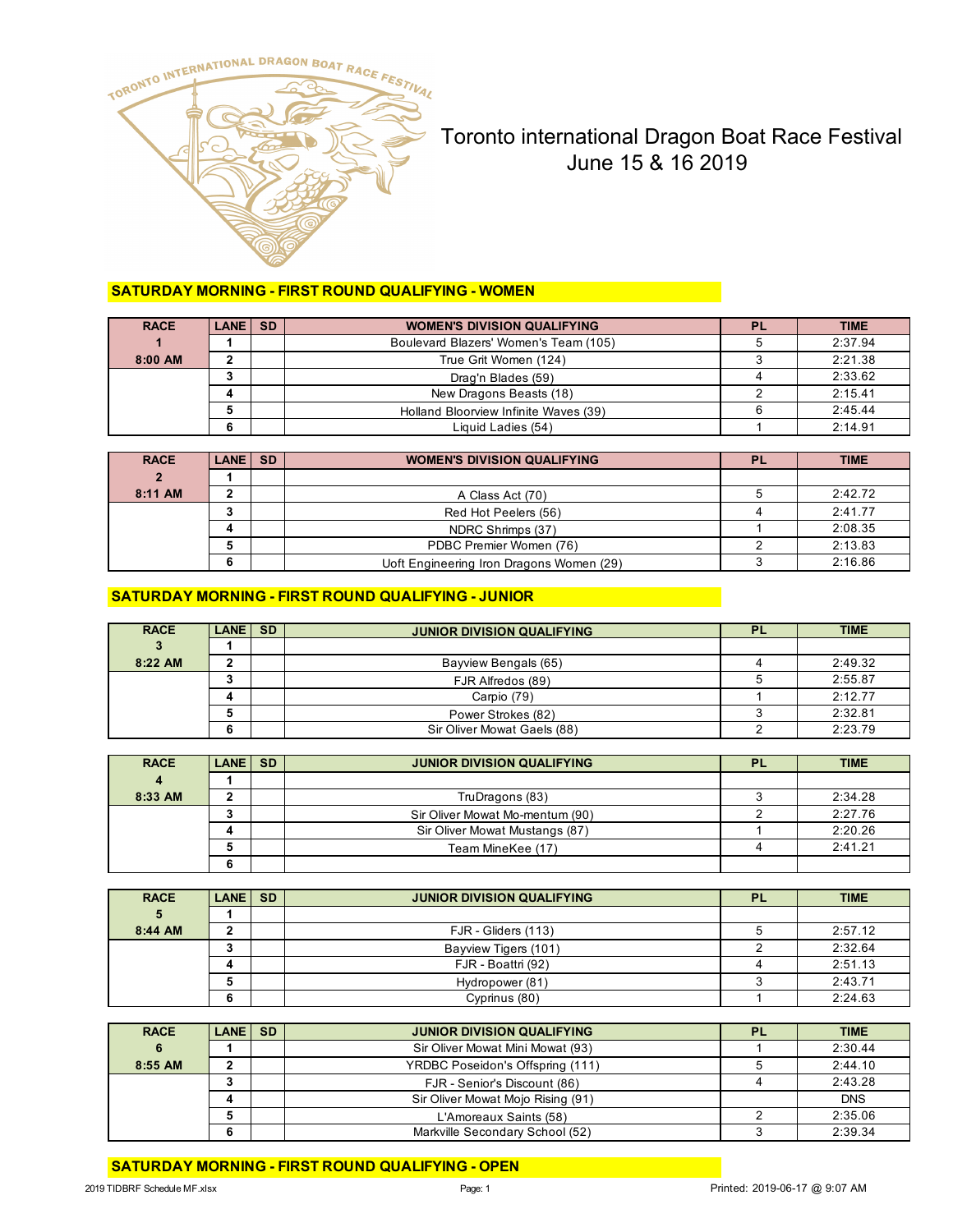| <b>RACE</b> | <b>LANE SD</b> | <b>OPEN DIVISION QUALIFYING</b> | Ρl | <b>TIME</b> |
|-------------|----------------|---------------------------------|----|-------------|
|             |                |                                 |    |             |
| $9:06$ AM   |                | CCCC Lion (116)                 |    | 2:51.09     |
|             |                | Designoars (107)                |    | 2:44.72     |
|             |                | New Dragons Beauties (19)       |    | 2:03.22     |
|             |                | NDRC Orcas (38)                 |    | 1:54.96     |
|             |                | Comets (131)                    |    | 2:30.41     |

| <b>RACE</b> | <b>LANE SD</b> | <b>OPEN DIVISION QUALIFYING</b>         | PL | <b>TIME</b> |
|-------------|----------------|-----------------------------------------|----|-------------|
|             |                | PDBC Junior Mixed (73)                  |    | 2:18.17     |
| $9:17$ AM   |                | Liguid Lads (55)                        |    | 2:01.17     |
|             |                | PDBC Senior B Open (75)                 |    | 2:01.38     |
|             |                | The CI Rangers (103)                    |    | 2:49.04     |
|             |                | CCCC Dragon (118)                       |    | 2:43.57     |
|             | 6              | UofT Engineering Iron Dragons Open (28) |    | 2:06.07     |

| <b>RACE</b> | LANE SD | <b>OPEN DIVISION QUALIFYING</b>  | <b>PL</b> | <b>TIME</b> |
|-------------|---------|----------------------------------|-----------|-------------|
| 9           |         | Living Dragons (112)             |           | 2:21.40     |
| $9:28$ AM   |         | GOEASY (104)                     |           | 3:16.36     |
|             |         | Los Angeles Racing Dragons (2)   |           | 2:17.22     |
|             |         | True North SLP Premier Open (98) |           | 1:57.25     |
|             |         | True Grit Open (123)             |           | 1:59.68     |
|             | 6       | CCB Toronto (121)                |           | 2:54.40     |

## **SATURDAY MORNING - FIRST ROUND QUALIFYING - MIXED**

| <b>RACE</b> | <b>LANE GSD</b> | <b>MIXED DIVISION QUALIFYING</b>      | <b>PL</b> | <b>TIME</b> |
|-------------|-----------------|---------------------------------------|-----------|-------------|
| 10          |                 | CMCC Crackens (10)                    |           | 2:20.01     |
| $9:39$ AM   |                 | Rising Tide (33)                      |           | 2:10.55     |
|             |                 | Archons by Patrick Ramsarran (12)     |           | 2:12.79     |
|             |                 | University of Toronto Pacemakers (14) |           | 2:37.64     |
|             |                 | Procter and Gamble Tide Pods (40)     |           | 2:29.81     |
|             |                 | 58FD Dragon (41)                      | 6         | 2:49.76     |

| <b>RACE</b> | LANE SD | <b>MIXED DIVISION QUALIFYING</b>        | <b>PL</b> | <b>TIME</b> |
|-------------|---------|-----------------------------------------|-----------|-------------|
| 11          |         | Google's I'm Feeling Lucky Dragons (32) |           | 2:32.07     |
| $9:50$ AM   |         | Confederation GTCBA (128)               |           | 3:32.77     |
|             |         | Fuzhou University Dragon Board (3)      |           | 2:23.31     |
|             |         | True North Leviathan Red (5)            |           | 2:22.50     |
|             |         | Ryerson Rams (22)                       |           | 2:25.64     |
|             |         | Canadian Tire Jumpstarters (106)        |           | 2:41.66     |

| <b>RACE</b> | LANE SD | <b>MIXED DIVISION QUALIFYING</b>          | PL | <b>TIME</b> |
|-------------|---------|-------------------------------------------|----|-------------|
| 12          |         | Red Thread Dragons (8)                    |    | 2:32.09     |
| 10:01 AM    |         | UofT Engineering Iron Dragons Purple (24) |    | 2:33.00     |
|             |         | Holyship Rockets powered by Chinook (99)  |    | 2:16.31     |
|             |         | Thunderstruck Dragonboat Crew (49)        |    | 2:21.09     |
|             |         | Boulevard Blazers' (68)                   |    | 2:44.96     |
|             |         | TOHD Lightning (95)                       |    | 2:21.05     |

| <b>RACE</b> | LANE SD | <b>MIXED DIVISION QUALIFYING</b> | <b>PL</b> | <b>TIME</b> |
|-------------|---------|----------------------------------|-----------|-------------|
| 13          |         | York Lions - Black (7)           |           | 2:33.16     |
| 10:12 AM    |         | Tribal DBC (61)                  |           | 2:22.80     |
|             | w       | True North Hammerheads (13)      |           | 1:59.84     |
|             |         | Liquid Premier (15)              |           | 2:06.94     |
|             |         | CI Dragons (36)                  |           | 2:51.19     |
|             | o       | GBC Huskies (11)                 |           | 2:33.14     |

| <b>RACE</b> | LANE SD | <b>MIXED DIVISION QUALIFYING</b>   | <b>PL</b> | <b>TIME</b> |
|-------------|---------|------------------------------------|-----------|-------------|
| 14          |         | PricewaterhouseCruisers (60)       |           | 2:21.91     |
| 10:23 AM    |         | Aquaholics Dragon Boat Team (50)   |           | 2:21.71     |
|             |         | NDRC Green (34)                    |           | 1:57.10     |
|             |         | Los Angeles Racing Dragons (1)     |           | 2:18.89     |
|             |         | Engineers Team (72)                |           | 2:29.69     |
|             | 6       | Rotman Commerce Liquid Assets (53) |           | 2:03.66     |

|       | <b>RACE</b>                         | <b>ANF</b> | $\sim$<br>้อม | <b>DIVISION QUALIFYING</b><br><b>MIXE</b> |          | <b>TIME</b>                                     |
|-------|-------------------------------------|------------|---------------|-------------------------------------------|----------|-------------------------------------------------|
| 2019' | SCREQUIE IVIT .XISX<br><b>IUBKF</b> |            |               | Paan<br>-aye.∠                            | Printea. | $^{\circ}$ AIV).<br><u>2019-00-17 (02.9.07 </u> |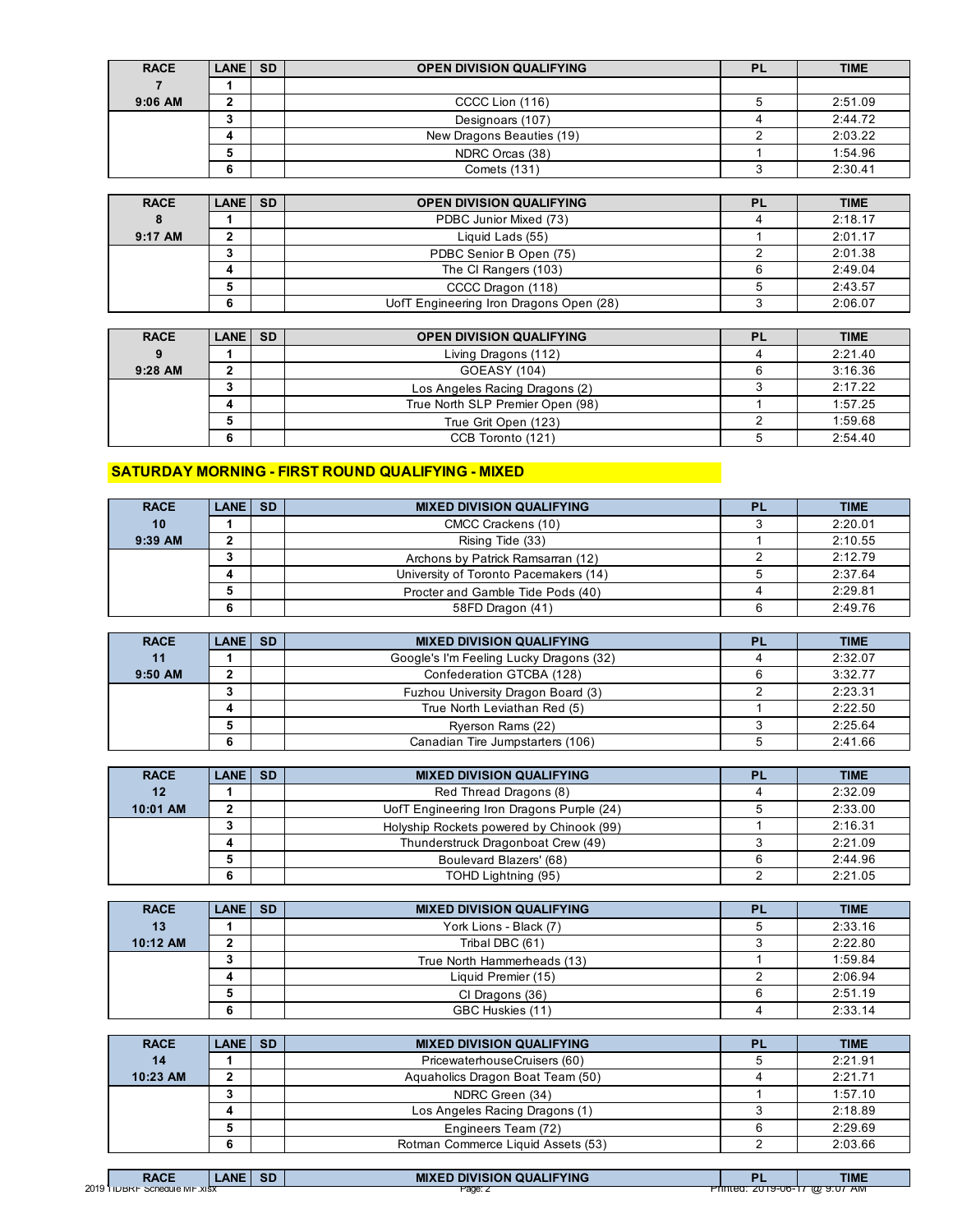| 15       |  | HOPE Floats (45)                        | 2:34.37 |
|----------|--|-----------------------------------------|---------|
| 10:34 AM |  | Typhon Dragon Boat (119)                | 2:13.92 |
|          |  | U of T Painkillers (66)                 | 2:34.30 |
|          |  | Outer Harbour Warriors (21)             | 2:00.97 |
|          |  | True North Leviathan Black (4)          | 2:06.44 |
|          |  | UofT Engineering Iron Dragons Blue (26) | 2:06.22 |

| <b>RACE</b> | <b>LANE SD</b> | <b>MIXED DIVISION QUALIFYING</b>        | PL | <b>TIME</b> |
|-------------|----------------|-----------------------------------------|----|-------------|
| 16          |                | Epics $(85)$                            |    | 2:26.40     |
| 10:45 AM    | ּ              | The West End Rockets (122)              |    | 3:14.11     |
|             | ٠J             | New Dragons Green (16)                  |    | 2:01.81     |
|             |                | NDRC Yellow (35)                        |    | 2:00.39     |
|             |                | UofT Engineering Iron Dragons Gold (25) |    | 2:13.51     |
|             | 6              | <b>UWDBC Warriors Gold (97)</b>         |    | 2:43.25     |

| <b>RACE</b> | <b>LANE ISD</b> | <b>MIXED DIVISION QUALIFYING</b> | <b>PL</b> | <b>TIME</b> |
|-------------|-----------------|----------------------------------|-----------|-------------|
| 17          |                 | OmNomNom (94)                    |           | 2:21.51     |
| 10:56 AM    |                 | True Grit Mixed (125)            |           | 2:05.51     |
|             |                 | Beast U24 (129)                  |           | 2:12.62     |
|             |                 | PDBC Senior A Mixed (74)         |           | 2:05.38     |
|             | 5               | Goubuli Haihe (44)               |           | 2:35.43     |
|             | 6               | PDBC Thundercats 1939 (77)       |           | 2:09.19     |

| <b>RACE</b> | <b>LANE ISD</b> | <b>MIXED DIVISION QUALIFYING</b>          | <b>PL</b> | <b>TIME</b> |
|-------------|-----------------|-------------------------------------------|-----------|-------------|
| 18          |                 | Stallions - Western Dragon Boat Club (31) |           | 2:14.58     |
| 11:07 AM    |                 | Plak Attack (67)                          |           | 2:25.25     |
|             |                 | Smoke On The Water (27)                   |           | 2:31.52     |
|             |                 | Bridgepoint Blazing Paddles (84)          |           | 2:29.22     |
|             |                 | Laurier Dragon Hawks (9)                  |           | 2:21.81     |
|             |                 | Wilcox Warriors (62)                      |           | 2:56.13     |

| <b>RACE</b> | <b>LANE ISD</b> | <b>MIXED DIVISION QUALIFYING</b>            | <b>PL</b> | <b>TIME</b> |
|-------------|-----------------|---------------------------------------------|-----------|-------------|
| 19          |                 | Tempest (51)                                |           | 2:22.81     |
| 11:18 AM    |                 | Titans Beast (130)                          |           | 2:22.95     |
|             | J.              | TOHD Thunder (120)                          |           | 2:30.37     |
|             |                 | FCCP Dragon Warriors (64)                   |           | 2:22.31     |
|             |                 | University College DBC - Water Dragons (42) |           | 2:14.80     |
|             | 6               | <b>UWDBC Warriors Black (96)</b>            |           | 2:02.49     |

| <b>RACE</b> | LANE SD | <b>MIXED DIVISION QUALIFYING</b>       | PL | <b>TIME</b> |
|-------------|---------|----------------------------------------|----|-------------|
| 20          |         | Mustangs-Western Dragon Boat Club (30) |    | 2:12.07     |
| 11:29 AM    |         | Dragon Fire (108)                      |    | 2:45.21     |
|             |         | University College DBC - Hydras (43)   |    | 2:24.28     |
|             |         | Classy Oars (71)                       |    | 2:38.63     |
|             |         | New Dragons (20)                       |    | 2:08.29     |
|             |         | Crimson Dragons (63)                   |    | 2:27.55     |

| <b>RACE</b> | LANE SD | <b>MIXED DIVISION QUALIFYING</b>        | PI | <b>TIME</b> |
|-------------|---------|-----------------------------------------|----|-------------|
| 21          |         | MEWs - Monday Evening Warriors (117)    |    | 3:01.17     |
| 11:40 AM    |         | A Stern Warning (69)                    |    | 2:25.32     |
|             |         | Survalent Ones (109)                    |    | 2:47.13     |
|             |         | Panda (115)                             |    | 2:56.27     |
|             |         | U of T Physical Therapy Motor Unit (47) |    | 2:25.95     |
|             |         | Holy Mac-Row (46)                       |    | 2:09.84     |

| <b>RACE</b> | <b>LANE ISD</b> | <b>MIXED DIVISION QUALIFYING</b>          | PL | <b>TIME</b> |
|-------------|-----------------|-------------------------------------------|----|-------------|
| 22          |                 | Crimson Tide (57)                         |    | 2:15.51     |
| 11:51 AM    |                 | Holyship Engines powered by Chinook (100) |    | 2:25.84     |
|             | J               | York Lions - Red (6)                      |    | 2:17.81     |
|             |                 | Holy Mac-A-Row-Ni (48)                    |    | 2:15.82     |
|             |                 | EY Black & Gold Express (78)              |    | 2:25.83     |
|             | 6               | Vision Youth (110)                        |    | 2:30.35     |

# **SATURDAY AFTERNOON - SECOND ROUND QUALIFYING - WOMEN'S**

| <b>RACE</b>                   | <b>LANE</b> | -SD | <b>WOMEN'S DIVISION QUALIFYING</b>       | -                              | TIME    |
|-------------------------------|-------------|-----|------------------------------------------|--------------------------------|---------|
| 23                            |             |     |                                          |                                |         |
| 12:02 PM                      | -           |     | Uoft Engineering Iron Dragons Women (29) |                                | 2:14.02 |
| 2019 I IDBRF Schedule MF.xISX |             |     | Page: 5                                  | Printed: 2019-06-17 (@ 9:07 AM |         |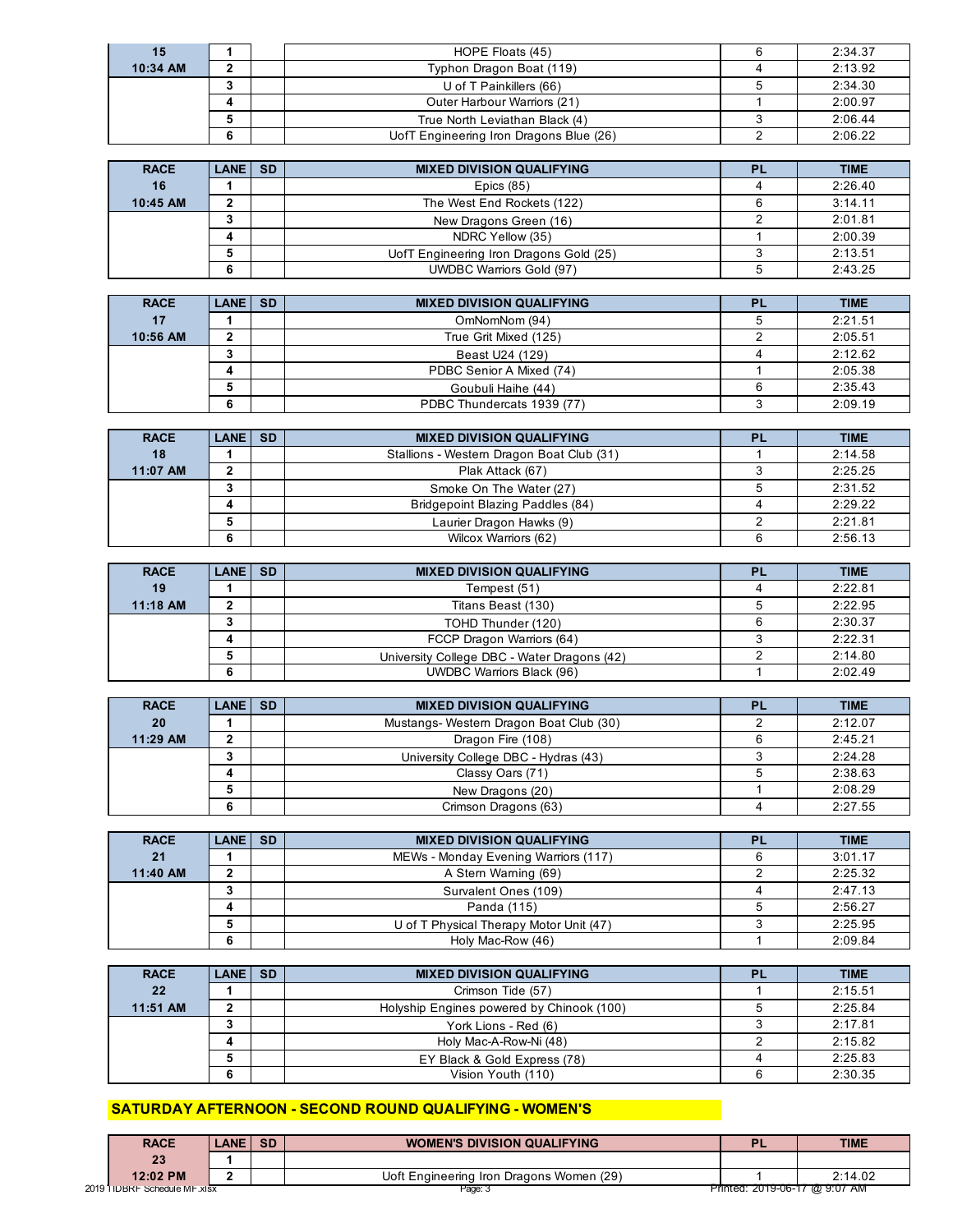|  | Liquid Ladies (54)                    | 2:14.04 |
|--|---------------------------------------|---------|
|  | Boulevard Blazers' Women's Team (105) | 2:39.43 |
|  | Red Hot Peelers (56)                  | 2:38.60 |
|  | Drag'n Blades (59)                    | 2:34.75 |

| <b>RACE</b> | LANE SD | <b>WOMEN'S DIVISION QUALIFYING</b>    | <b>PL</b> | <b>TIME</b> |
|-------------|---------|---------------------------------------|-----------|-------------|
| 24          |         | New Dragons Beasts (18)               |           | 2:14.71     |
| 12:13 PM    |         | PDBC Premier Women (76)               |           | 2:13.24     |
|             |         | Holland Bloorview Infinite Waves (39) |           | 2:45.39     |
|             |         | A Class Act (70)                      |           | 2:44.89     |
|             |         | True Grit Women (124)                 |           | 2:23.99     |
|             |         | NDRC Shrimps (37)                     |           | 2:07.30     |

### **SATURDAY MORNING - SEMI FINALS - JUNIOR**

| <b>RACE</b> | LANE SD |    | <b>JUNIOR MIXED DIVISION SEMI FINAL #1</b> | <b>PL</b> | <b>TIME</b> |
|-------------|---------|----|--------------------------------------------|-----------|-------------|
| 25          |         | 23 |                                            |           |             |
| 12:24 PM    |         | 19 | FJR - Gliders (113)                        |           | 2:56.82     |
|             |         | 15 | YRDBC Poseidon's Offspring (111)           |           | 2:29.00     |
|             |         | 14 | Hydropower (81)                            |           | 2:30.81     |
|             |         | 18 | FJR Alfredos (89)                          |           | 2:51.38     |
|             |         | 22 |                                            |           |             |

| <b>RACE</b> | LANE SD |    | <b>JUNIOR MIXED DIVISION SEMI FINAL #2</b> | PL | <b>TIME</b> |
|-------------|---------|----|--------------------------------------------|----|-------------|
| 26          |         | 24 |                                            |    |             |
| 12:35 PM    |         | 20 | Sir Oliver Mowat Mojo Rising (91)          |    | <b>DNS</b>  |
|             |         | 16 | Bayview Bengals (65)                       |    | 2:46.07     |
|             |         | 13 | FJR - Senior's Discount (86)               |    | 2:41.32     |
|             |         | ∍  | FJR - Boattri (92)                         |    | 2:54.56     |
|             |         | 21 |                                            |    |             |

| <b>RACE</b> | LANE SD |    | <b>JUNIOR MIXED DIVISION A/B SEMI FINAL #1</b> | <b>PL</b> | <b>TIME</b> |
|-------------|---------|----|------------------------------------------------|-----------|-------------|
| 27          |         | 11 | Markville Secondary School (52)                |           | 2:35.04     |
| 12:46 PM    |         |    | Bayview Tigers (101)                           |           | 2:26.77     |
|             |         |    | Sir Oliver Mowat Gaels (88)                    |           | 2:22.36     |
|             |         |    | Sir Oliver Mowat Mustangs (87)                 |           | 2:18.63     |
|             |         | А  | Sir Oliver Mowat Mini Mowat (93)               |           | 2:38.36     |
|             |         | 10 | L'Amoreaux Saints (58)                         |           | 2:33.71     |

| <b>RACE</b> | LANE SD |    | <b>JUNIOR MIXED DIVISION A/B SEMI FINAL #2</b> | <b>PL</b> | <b>TIME</b> |
|-------------|---------|----|------------------------------------------------|-----------|-------------|
| 28          |         | 12 | Team MineKee (17)                              |           | 2:35.40     |
| 12:57 PM    |         |    | Power Strokes (82)                             |           | 2:31.77     |
|             |         |    | Cyprinus (80)                                  |           | 2:26.75     |
|             |         |    | Carpio (79)                                    |           | 2:12.26     |
|             |         |    | Sir Oliver Mowat Mo-mentum (90)                |           | 2:23.20     |
|             |         |    | TruDragons (83)                                |           | 2:30.73     |

# **SATURDAY AFTERNOON - SECOND ROUND QUALIFYING - OPEN**

| <b>RACE</b> | LANE SD | <b>OPEN DIVISION QUALIFYING</b> | <b>PL</b> | <b>TIME</b> |
|-------------|---------|---------------------------------|-----------|-------------|
| 29          |         |                                 |           |             |
| 1:08 PM     |         | PDBC Senior B Open (75)         |           | 2:00.75     |
|             |         | New Dragons Beauties (19)       |           | 2:00.95     |
|             |         | Designoars (107)                |           | 2:38.47     |
|             |         | CCCC Lion (116)                 |           | 2:47.86     |
|             |         | The CI Rangers (103)            |           | 2:42.06     |

| <b>RACE</b> | LANE SD | <b>OPEN DIVISION QUALIFYING</b>         | <b>PL</b> | <b>TIME</b> |
|-------------|---------|-----------------------------------------|-----------|-------------|
| 30          |         | Comets (131)                            |           | 2:25.21     |
| $1:19$ PM   |         | Living Dragons (112)                    |           | 2:34.95     |
|             | w       | Los Angeles Racing Dragons (2)          |           | 2:18.06     |
|             | Д.      | UofT Engineering Iron Dragons Open (28) |           | 2:05.35     |
|             | G       | GOEASY (104)                            |           | 2:52.92     |
|             | 6       | True North SLP Premier Open (98)        |           | 1:57.75     |

| <b>RACE</b>                      | <b>ANE</b> | <b>SD</b> | <b>OPEN DIVISION QUALIFYING</b> |                                              | <b>TIME</b> |
|----------------------------------|------------|-----------|---------------------------------|----------------------------------------------|-------------|
| 31                               |            |           | PDBC Junior Mixed (73)          |                                              | 2:18.67     |
| 1:30 PM                          |            |           | NDRC Orcas (38)                 |                                              | 1.5272      |
| $2019$ TID DRE OUTCUTE IVIT AISK |            |           | <i>r</i> aqe.∙                  | <del>רווווכט. 2013-00-17 (עט ס. סווורז</del> |             |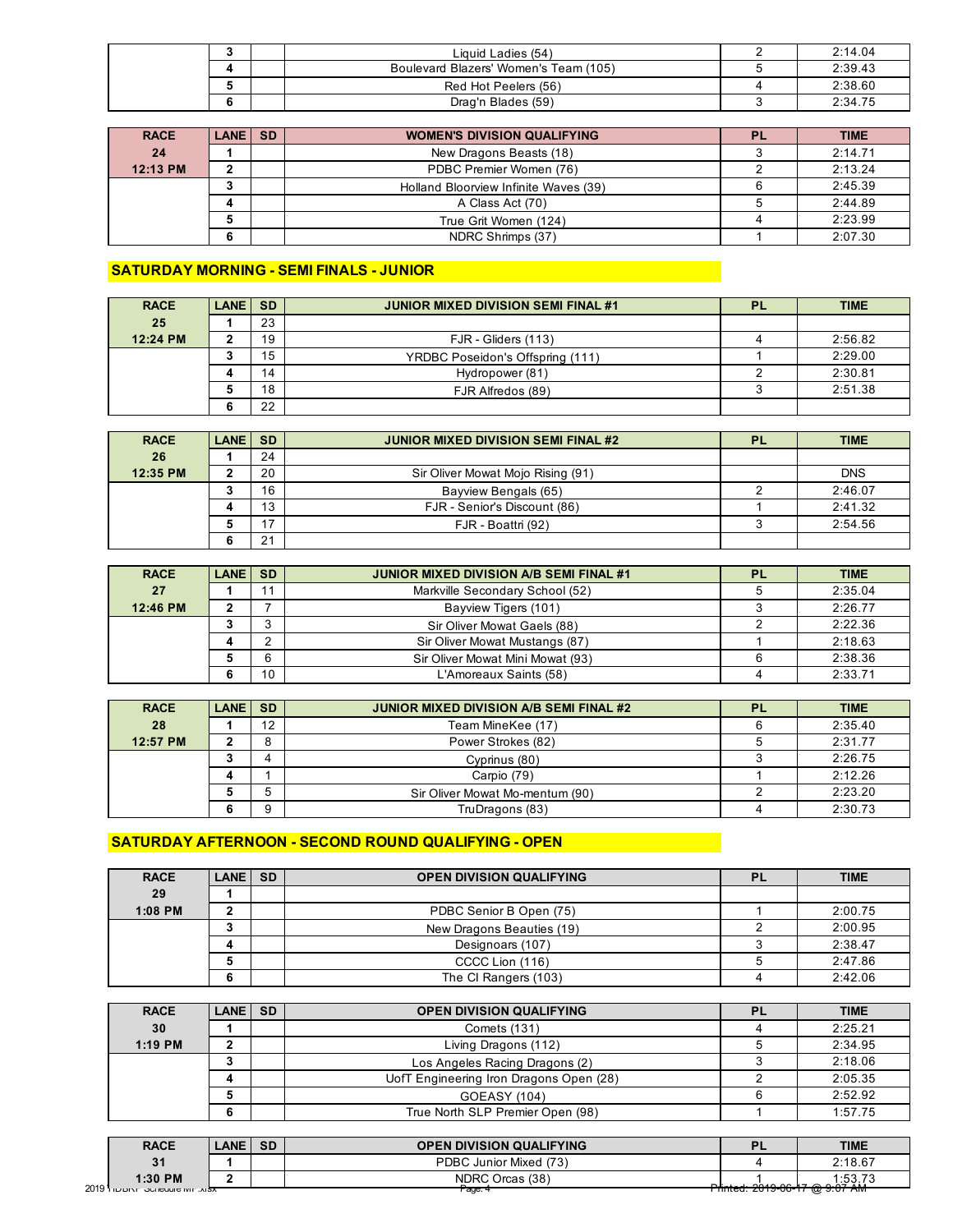|  | CCB Toronto (121)    | 2:48.54 |
|--|----------------------|---------|
|  | True Grit Open (123) | 1:59.66 |
|  | Liquid Lads (55)     | 1:59.70 |
|  | CCCC Dragon (118)    | 2:41.43 |

#### **SATURDAY AFTERNOON - SECOND ROUND QUALIFYING - MIXED**

| <b>RACE</b> | <b>LANE SD</b> | <b>MIXED DIVISION QUALIFYING</b>        | PL | <b>TIME</b> |
|-------------|----------------|-----------------------------------------|----|-------------|
| 32          |                | Procter and Gamble Tide Pods (40)       |    | 2:25.61     |
| 1:41 PM     |                | Boulevard Blazers' (68)                 |    | 2:40.09     |
|             |                | TOHD Lightning (95)                     |    | 2:18.33     |
|             |                | Google's I'm Feeling Lucky Dragons (32) |    | 2:27.21     |
|             |                | UofT Engineering Iron Dragons Blue (26) |    | 2:05.85     |
|             |                | Archons by Patrick Ramsarran (12)       |    | 2:12.18     |

| <b>RACE</b> | LANE SD | <b>MIXED DIVISION QUALIFYING</b>         | <b>PL</b> | <b>TIME</b> |
|-------------|---------|------------------------------------------|-----------|-------------|
| 33          |         | Vision Youth (110)                       |           | 2:28.51     |
| 1:52 PM     |         | True North Leviathan Black (4)           |           | 2:03.15     |
|             |         | Ryerson Rams (22)                        |           | 2:15.63     |
|             |         | CMCC Crackens (10)                       |           | 2:14.04     |
|             |         | Confederation GTCBA (128)                |           | 2:54.27     |
|             |         | Holyship Rockets powered by Chinook (99) |           | 2:12.86     |

| <b>RACE</b> | LANE SD | <b>MIXED DIVISION QUALIFYING</b>   | PL | <b>TIME</b> |
|-------------|---------|------------------------------------|----|-------------|
| 34          |         | Canadian Tire Jumpstarters (106)   |    | 2:33.29     |
| 2:03 PM     |         | Thunderstruck Dragonboat Crew (49) |    | 2:16.28     |
|             |         | 58FD Dragon (41)                   |    | 2:41.32     |
|             |         | Red Thread Dragons (8)             |    | 2:27.51     |
|             |         | Aquaholics Dragon Boat Team (50)   |    | 2:19.06     |
|             |         | True North Hammerheads (13)        |    | 1:58.51     |

| <b>RACE</b> | <b>LANE SD</b> | <b>MIXED DIVISION QUALIFYING</b>      | PL | <b>TIME</b> |
|-------------|----------------|---------------------------------------|----|-------------|
| 35          |                | University of Toronto Pacemakers (14) |    | 2:42.30     |
| 2:14 PM     |                | CI Dragons (36)                       |    | 2:48.50     |
|             |                | FCCP Dragon Warriors (64)             |    | 2:23.38     |
|             |                | York Lions - Black (7)                |    | 2:27.12     |
|             |                | Tribal DBC (61)                       |    | 2:20.94     |
|             |                | Fuzhou University Dragon Board (3)    |    | 2:18.47     |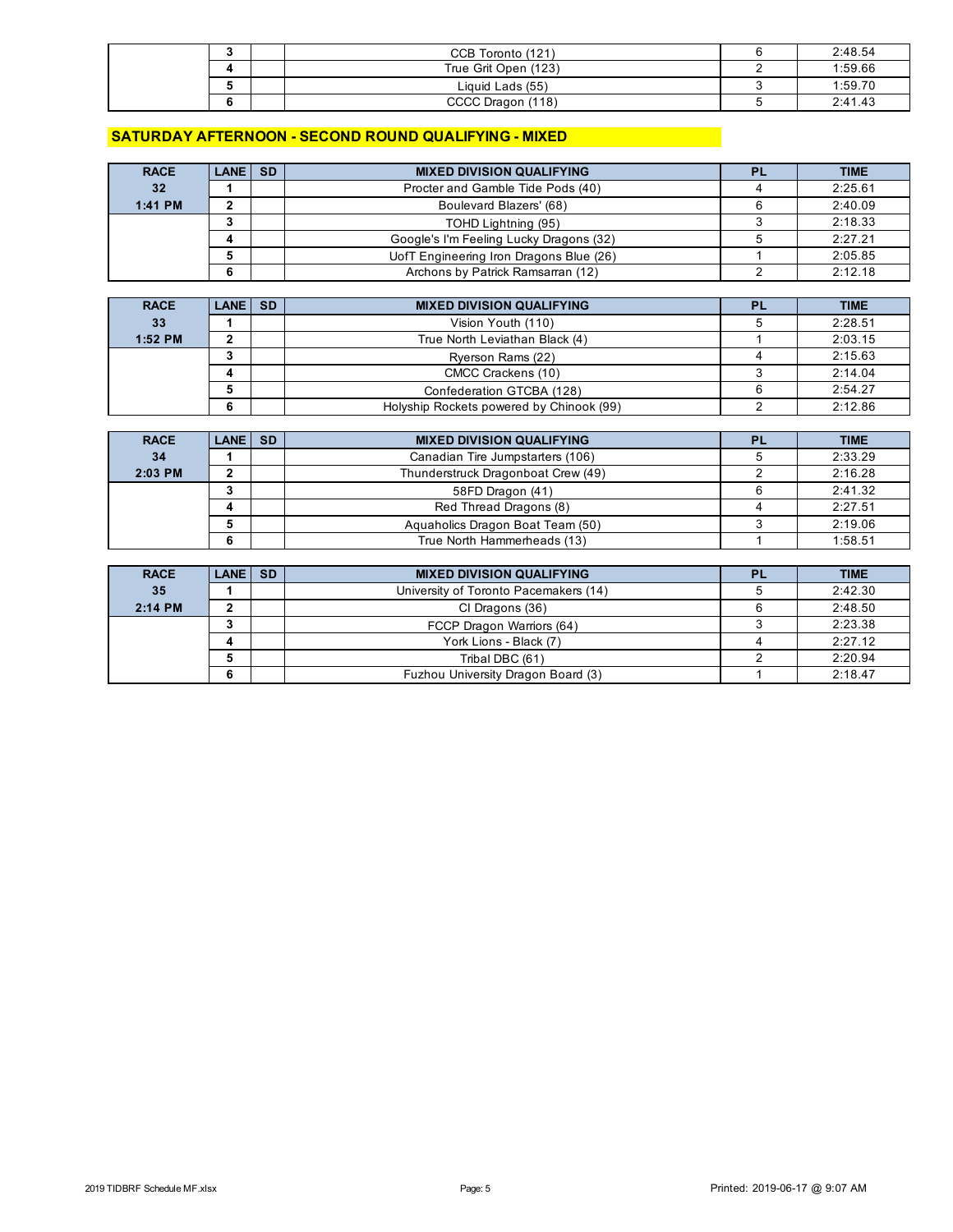| <b>RACE</b> | LANE SD | <b>MIXED DIVISION QUALIFYING</b>          | <b>PL</b> | <b>TIME</b> |
|-------------|---------|-------------------------------------------|-----------|-------------|
| 36          |         | Goubuli Haihe (44)                        |           | 2:29.53     |
| 2:25 PM     |         | Liquid Premier (15)                       |           | 2:03.92     |
|             |         | Rotman Commerce Liquid Assets (53)        |           | 2:02.88     |
|             |         | HOPE Floats (45)                          |           | 2:32.95     |
|             |         | UofT Engineering Iron Dragons Purple (24) |           | 2:26.54     |
|             |         | NDRC Green (34)                           |           | 1:58.72     |

| <b>RACE</b> | LANE SD | <b>MIXED DIVISION QUALIFYING</b> | PL | <b>TIME</b> |
|-------------|---------|----------------------------------|----|-------------|
| 37          |         | Rising Tide (33)                 |    | 2:07.87     |
| 2:36 PM     |         | Los Angeles Racing Dragons (1)   |    | 2:16.87     |
|             |         | GBC Huskies (11)                 |    | 2:27.43     |
|             |         | Epics $(85)$                     |    | 2:19.59     |
|             |         | Typhon Dragon Boat (119)         |    | 2:12.90     |
|             | 6       | New Dragons Green (16)           |    | 2:01.33     |

| <b>RACE</b> | LANE SD | <b>MIXED DIVISION QUALIFYING</b> | <b>PL</b> | <b>TIME</b> |
|-------------|---------|----------------------------------|-----------|-------------|
| 38          |         | True North Leviathan Red (5)     |           | 2:20.35     |
| 2:47 PM     |         | Outer Harbour Warriors (21)      |           | 1:58.54     |
|             |         | NDRC Yellow (35)                 |           | 1:59.95     |
|             |         | OmNomNom (94)                    |           | 2:21.07     |
|             |         | Titans Beast (130)               |           | 2:31.25     |
|             | 6       | U of T Painkillers (66)          |           | 2:33.32     |

| <b>RACE</b> | <b>LANE   SD</b> | <b>MIXED DIVISION QUALIFYING</b>        | <b>PL</b> | <b>TIME</b> |
|-------------|------------------|-----------------------------------------|-----------|-------------|
| 39          |                  | Engineers Team (72)                     |           | 2:29.90     |
| $2:58$ PM   |                  | PDBC Senior A Mixed (74)                |           | 2:04.78     |
|             |                  | UofT Engineering Iron Dragons Gold (25) |           | 2:11.57     |
|             |                  | Tempest (51)                            |           | 2:24.10     |
|             |                  | The West End Rockets (122)              |           | 3:10.90     |
|             |                  | Beast U24 (129)                         |           | 2:12.77     |

| <b>RACE</b> | LANE SD | <b>MIXED DIVISION QUALIFYING</b>            | <b>PL</b> | <b>TIME</b> |
|-------------|---------|---------------------------------------------|-----------|-------------|
| 40          |         | Holy Mac-A-Row-Ni (48)                      |           | 2:17.18     |
| $3:09$ PM   |         | PDBC Thundercats 1939 (77)                  |           | 2:07.77     |
|             |         | University College DBC - Water Dragons (42) |           | 2:13.15     |
|             |         | Stallions - Western Dragon Boat Club (31)   |           | 2:14.14     |
|             |         | True Grit Mixed (125)                       |           | 2:04.66     |
|             |         | Crimson Dragons (63)                        |           | 2:21.50     |

| <b>RACE</b> | <b>LANE SD</b> | <b>MIXED DIVISION QUALIFYING</b>     | <b>TIME</b> |
|-------------|----------------|--------------------------------------|-------------|
| 41          |                | Smoke On The Water (27)              | 2:28.67     |
| $3:20$ PM   |                | EY Black & Gold Express (78)         | 2:26.32     |
|             |                | UWDBC Warriors Gold (97)             | 2:42.96     |
|             |                | MEWs - Monday Evening Warriors (117) | 2:54.68     |
|             |                | Plak Attack (67)                     | 2:27.98     |
|             |                | Wilcox Warriors (62)                 | 2:44.60     |

| <b>RACE</b> | <b>LANE ISD</b> | <b>MIXED DIVISION QUALIFYING</b>       | <b>PL</b> | <b>TIME</b> |
|-------------|-----------------|----------------------------------------|-----------|-------------|
| 42          |                 | TOHD Thunder (120)                     |           | 2:30.45     |
| 3:31 PM     |                 | Bridgepoint Blazing Paddles (84)       |           | 2:26.67     |
|             |                 | <b>UWDBC Warriors Black (96)</b>       |           | 2:03.02     |
|             |                 | Mustangs-Western Dragon Boat Club (30) |           | 2:09.41     |
|             |                 | A Stern Warning (69)                   |           | 2:27.63     |
|             |                 | Survalent Ones (109)                   |           | 2:44.32     |

| <b>RACE</b> | LANE SD | <b>MIXED DIVISION QUALIFYING</b>          | <b>PL</b> | <b>TIME</b> |
|-------------|---------|-------------------------------------------|-----------|-------------|
| 43          |         | Classy Oars (71)                          |           | 2:39.58     |
| 3:42 PM     |         | New Dragons (20)                          |           | 2:05.76     |
|             |         | Laurier Dragon Hawks (9)                  |           | 2:19.45     |
|             |         | PricewaterhouseCruisers (60)              |           | 2:24.76     |
|             |         | Holyship Engines powered by Chinook (100) |           | 2:22.23     |
|             | 6       | York Lions - Red (6)                      |           | 2:16.36     |

| <b>RACE</b>                  | LANE I | <b>SD</b> | <b>MIXED DIVISION QUALIFYING</b>        |                               | <b>TIME</b> |
|------------------------------|--------|-----------|-----------------------------------------|-------------------------------|-------------|
| 44                           |        |           | Panda (115)                             |                               | 2:57.51     |
| $3:53$ PM                    |        |           | U of T Physical Therapy Motor Unit (47) |                               | 2:19.49     |
|                              |        |           | Holy Mac-Row (46)                       |                               | 2:06.94     |
| 2019 TIDBRF Schedule MF.xlsx |        |           | Page: 6                                 | Printed: 2019-06-17 @ 9:07 AM |             |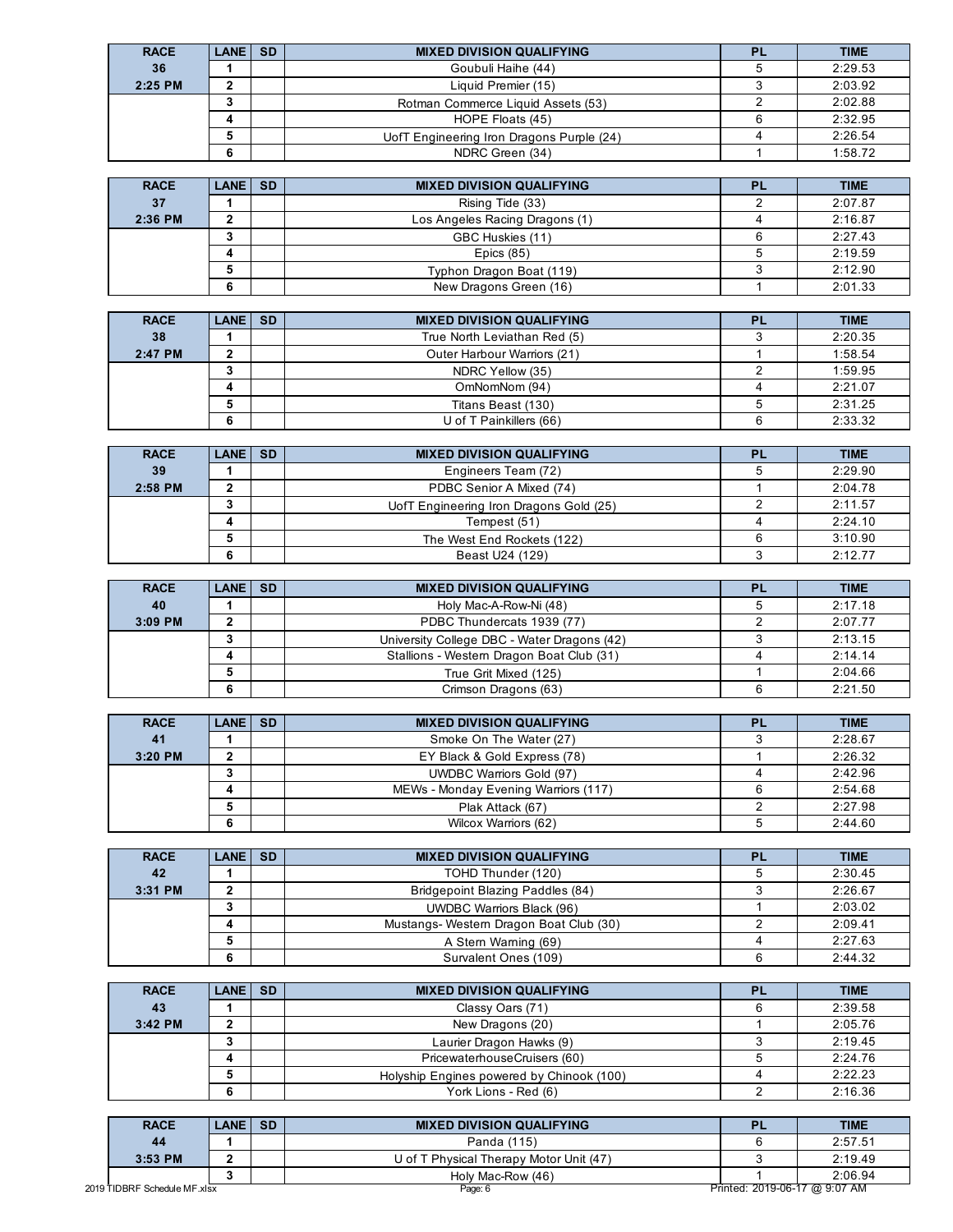|  | Tide (57<br>Crimson                  | 2:16.59 |
|--|--------------------------------------|---------|
|  | Dragon Fire (108)                    | 2:40.27 |
|  | University College DBC - Hydras (43) | 2:24.46 |

#### **SATURDAY AFTERNOON - FINALS - JUNIOR**

| <b>RACE</b> | LANE SD |          | <b>JUNIOR MIXED D DIVISION FINAL</b> | PL | <b>TIME</b> |
|-------------|---------|----------|--------------------------------------|----|-------------|
| 45          |         |          |                                      |    |             |
| 4:04 PM     |         |          |                                      |    |             |
|             |         | $3 - 25$ | FJR Alfredos (89)                    |    | 2:51.62     |
|             |         | $3 - 26$ | FJR - Boattri (92)                   |    | 2:51.16     |
|             |         | $5 - 25$ | FJR - Gliders (113)                  |    | 2:52.56     |
|             | n       |          |                                      |    |             |

| <b>RACE</b> | <b>LANE ISD</b> |                 | <b>JUNIOR MIXED C DIVISION FINAL</b> | <b>PL</b> | <b>TIME</b> |
|-------------|-----------------|-----------------|--------------------------------------|-----------|-------------|
| 46          |                 |                 |                                      |           |             |
| 4:15 PM     |                 | $2 - 26$        | Bayview Bengals (65)                 |           | 2:39.45     |
|             |                 | W <sub>25</sub> | YRDBC Poseidon's Offspring (111)     |           | 2:39.15     |
|             |                 | W <sub>26</sub> | FJR - Senior's Discount (86)         |           | 2:37.52     |
|             |                 | $2 - 25$        | Hydropower (81)                      |           | 2:33.39     |
|             |                 |                 |                                      |           |             |

| <b>RACE</b> | LANE SD |          | <b>JUNIOR MIXED B DIVISION FINAL</b> | <b>PL</b> | <b>TIME</b> |
|-------------|---------|----------|--------------------------------------|-----------|-------------|
| 47          |         | $6 - 27$ | Sir Oliver Mowat Mini Mowat (93)     |           | 2:30.98     |
| 4:26 PM     |         | $5 - 28$ | Power Strokes (82)                   |           | 2:31.75     |
|             |         | $4 - 27$ | L'Amoreaux Saints (58)               |           | 2:29.18     |
|             |         | $4 - 28$ | TruDragons (83)                      |           | 2:30.73     |
|             |         | $5 - 27$ | Markville Secondary School (52)      |           | 2:37.91     |
|             |         | $6 - 28$ | Team MineKee (17)                    |           | 2:33.87     |

| <b>RACE</b> | <b>LANE SD</b> |                 | <b>JUNIOR MIXED A DIVISION FINAL</b> | <b>PL</b> | <b>TIME</b> |
|-------------|----------------|-----------------|--------------------------------------|-----------|-------------|
| 48          |                | $3 - 27$        | Bayview Tigers (101)                 |           | 2:24.46     |
| 4:37 PM     |                | $2 - 28$        | Sir Oliver Mowat Mo-mentum (90)      |           | 2:23.14     |
|             |                | W <sub>27</sub> | Sir Oliver Mowat Mustangs (87)       |           | 2:15.04     |
|             |                | W <sub>28</sub> | Carpio (79)                          |           | 2:11.33     |
|             |                | $2 - 27$        | Sir Oliver Mowat Gaels (88)          |           | 2:18.65     |
|             |                | $3 - 28$        | Cyprinus (80)                        |           | 2:27.02     |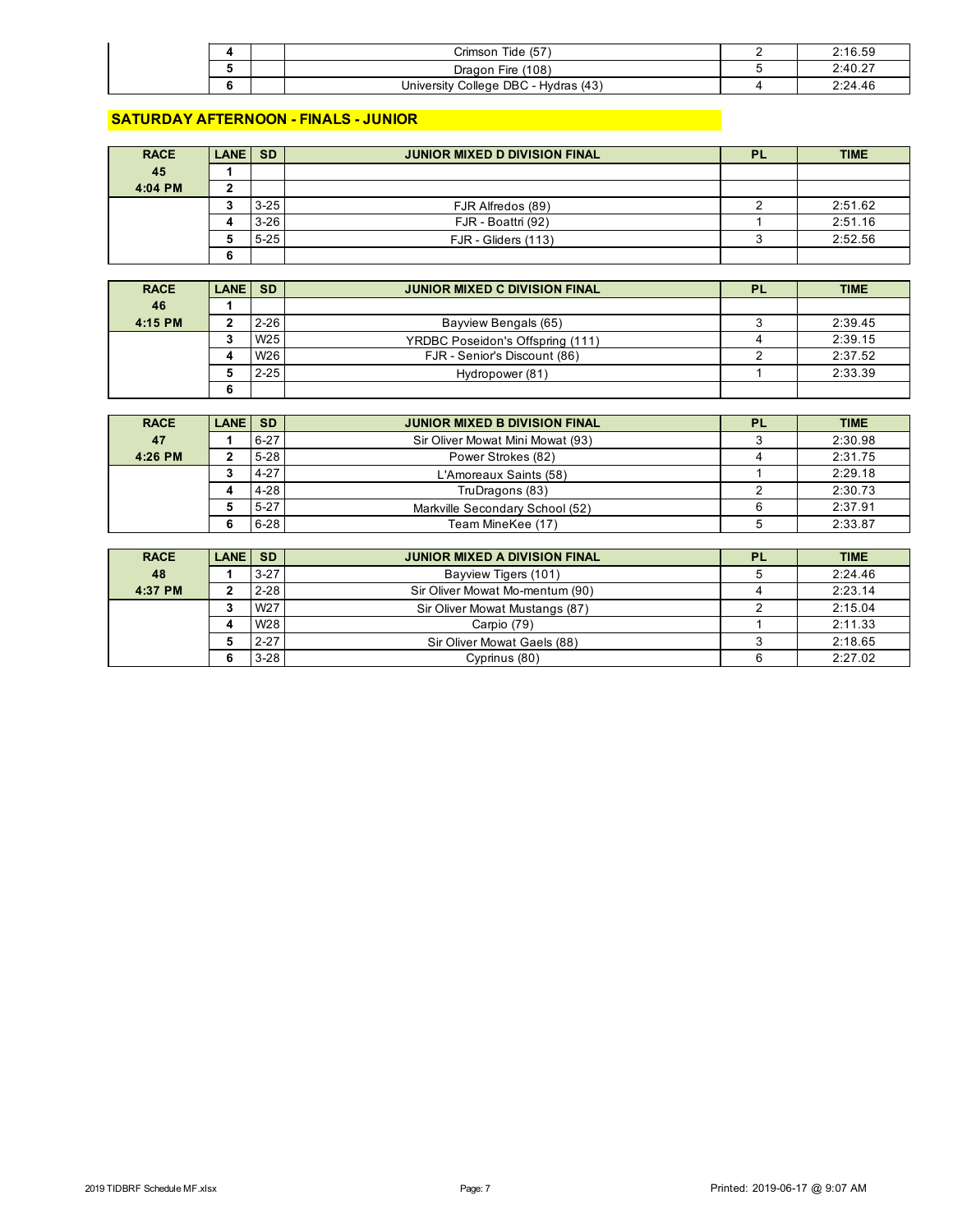#### **SUNDAY MORNING - 200M FINAL - WOMEN**

| <b>RACE</b> | <b>LANE SD</b> |    | <b>WOMEN'S DIVISION B 200M FINAL</b>  | PL | <b>TIME</b> |
|-------------|----------------|----|---------------------------------------|----|-------------|
| 49          |                |    |                                       |    |             |
| 8:00 AM     |                | 10 | A Class Act (70)                      |    | 1:03.13     |
|             |                |    | Boulevard Blazers' Women's Team (105) |    | <b>DNS</b>  |
|             |                |    | Drag'n Blades (59)                    |    | <b>DNS</b>  |
|             |                |    | Red Hot Peelers (56)                  |    | 1:01.61     |
|             |                |    | Holland Bloorview Infinite Waves (39) |    | 1:05.38     |

| <b>RACE</b> | LANE SD | <b>WOMEN'S DIVISION A 200M FINAL</b>     | <b>PL</b> | <b>TIME</b> |
|-------------|---------|------------------------------------------|-----------|-------------|
| 50          |         | True Grit Women (124)                    |           | 0:55.63     |
| 8:09 AM     |         | New Dragons Beasts (18)                  |           | 0:53.64     |
|             |         | PDBC Premier Women (76)                  |           | 0:53.41     |
|             |         | NDRC Shrimps (37)                        |           | 0:50.13     |
|             |         | Liquid Ladies (54)                       |           | 0:52.79     |
|             |         | Uoft Engineering Iron Dragons Women (29) |           | 0:53.70     |

#### **SUNDAY MORNING - 200M FINAL - OPEN**

| <b>RACE</b> | <b>LANE SD</b> |   | <b>OPEN FINANCIAL SERVICES CUP</b> | <b>PL</b> | <b>TIME</b> |
|-------------|----------------|---|------------------------------------|-----------|-------------|
| 51          |                |   |                                    |           |             |
| 8:18 AM     |                |   | GOEASY (104)                       |           | <b>DNS</b>  |
|             |                |   | The CI Rangers (103)               |           | 1:00.09     |
|             |                |   | CCCC Dragon (118)                  |           | 0:59.89     |
|             |                | ⌒ | CCB Toronto (121)                  |           | 1:03.16     |
|             |                | ∽ |                                    |           |             |

| <b>RACE</b> | LANE SD |    | <b>OPEN DIVISION B 200M FINAL</b>       | <b>PL</b> | <b>TIME</b> |
|-------------|---------|----|-----------------------------------------|-----------|-------------|
| 52          |         | 12 | CCCC Lion (116)                         |           | 1:11.18     |
| 8:27 AM     |         | 10 | Comets (131)                            |           | 0:57.68     |
|             |         |    | Los Angeles Racing Dragons (2)          |           | 0:56.14     |
|             |         |    | UofT Engineering Iron Dragons Open (28) |           | 0:49.86     |
|             |         |    | PDBC Junior Mixed (73)                  |           | 0:55.67     |
|             |         | 44 | Living Dragons (112)                    |           | 0:57.27     |

| <b>RACE</b> | <b>LANE SD</b> |   | <b>OPEN DIVISION A 200M FINAL</b> | PL | <b>TIME</b> |
|-------------|----------------|---|-----------------------------------|----|-------------|
| 53          |                | 6 | New Dragons Beauties (19)         |    | 0:48.80     |
| 8:36 AM     |                |   | Liquid Lads (55)                  |    | 0:48.42     |
|             |                |   | True North SLP Premier Open (98)  |    | 0:46.20     |
|             |                |   | NDRC Orcas (38)                   |    | 0:44.37     |
|             |                | J | True Grit Open (123)              |    | 0:48.88     |
|             |                |   | PDBC Senior B Open (75)           |    | 0:48.75     |

#### **SUNDAY MORNING - 200M FINAL - MIXED**

| <b>RACE</b> | LANE SD |             | <b>EDUCATION CUP 200M FINAL</b>    | PI | <b>TIME</b> |
|-------------|---------|-------------|------------------------------------|----|-------------|
| 54          |         |             |                                    |    |             |
| 8:45 AM     |         |             | Red Hot Peelers (56)               |    | 1:04.16     |
|             |         |             | A Stern Warning (69)               |    | 0:57.87     |
|             | д       |             | Fuzhou University Dragon Board (3) |    | 0:55.00     |
|             |         | $\sim$<br>ື | Classy Oars (71)                   |    | 1:03.51     |
|             |         |             | A Class Act (70)                   |    | <b>DNS</b>  |

| <b>RACE</b> | LANE SD | <b>BIG BUSINESS CUP 200M FINAL</b>      | ום | <b>TIME</b> |
|-------------|---------|-----------------------------------------|----|-------------|
| 55          |         |                                         |    |             |
| 8:54 AM     |         | 58FD Dragon (41)                        |    | 1:00.35     |
|             |         | Google's I'm Feeling Lucky Dragons (32) |    | 0:56.97     |
|             |         | Procter and Gamble Tide Pods (40)       |    | 0:57.92     |
|             |         | Canadian Tire Jumpstarters (106)        |    | 0:59.88     |
|             |         | Survalent Ones (109)                    |    | 1:02.86     |

| <b>RACE</b> | LANE   | <b>SD</b>      | <b>HEALTH CARE &amp; FINANCIAL SERVICES CUP 200M FINAL</b> | <b>PL</b> | <b>TIME</b> |
|-------------|--------|----------------|------------------------------------------------------------|-----------|-------------|
| 56          |        | H <sub>3</sub> | Holland Bloorview Infinite Waves (39)                      |           | <b>DNS</b>  |
| $9:03$ AM   |        | H1             | Bridgepoint Blazing Paddles (84)                           |           | 0:58.90     |
|             |        | H <sub>2</sub> | HOPE Floats (45)                                           |           | 1:00.57     |
|             |        | F <sub>2</sub> | EY Black & Gold Express (78)                               |           | 0:56.72     |
|             |        | F <sub>1</sub> | PricewaterhouseCruisers (60)                               |           | 0:54.94     |
|             |        | F <sub>3</sub> | CI Dragons (36)                                            |           | 1:03.95     |
|             |        |                |                                                            |           |             |
| <b>RACE</b> | .ANE I | <b>SD</b>      | <b>NOT FOR PROFIT CUP 200M FINAL</b>                       | PI        | <b>TIME</b> |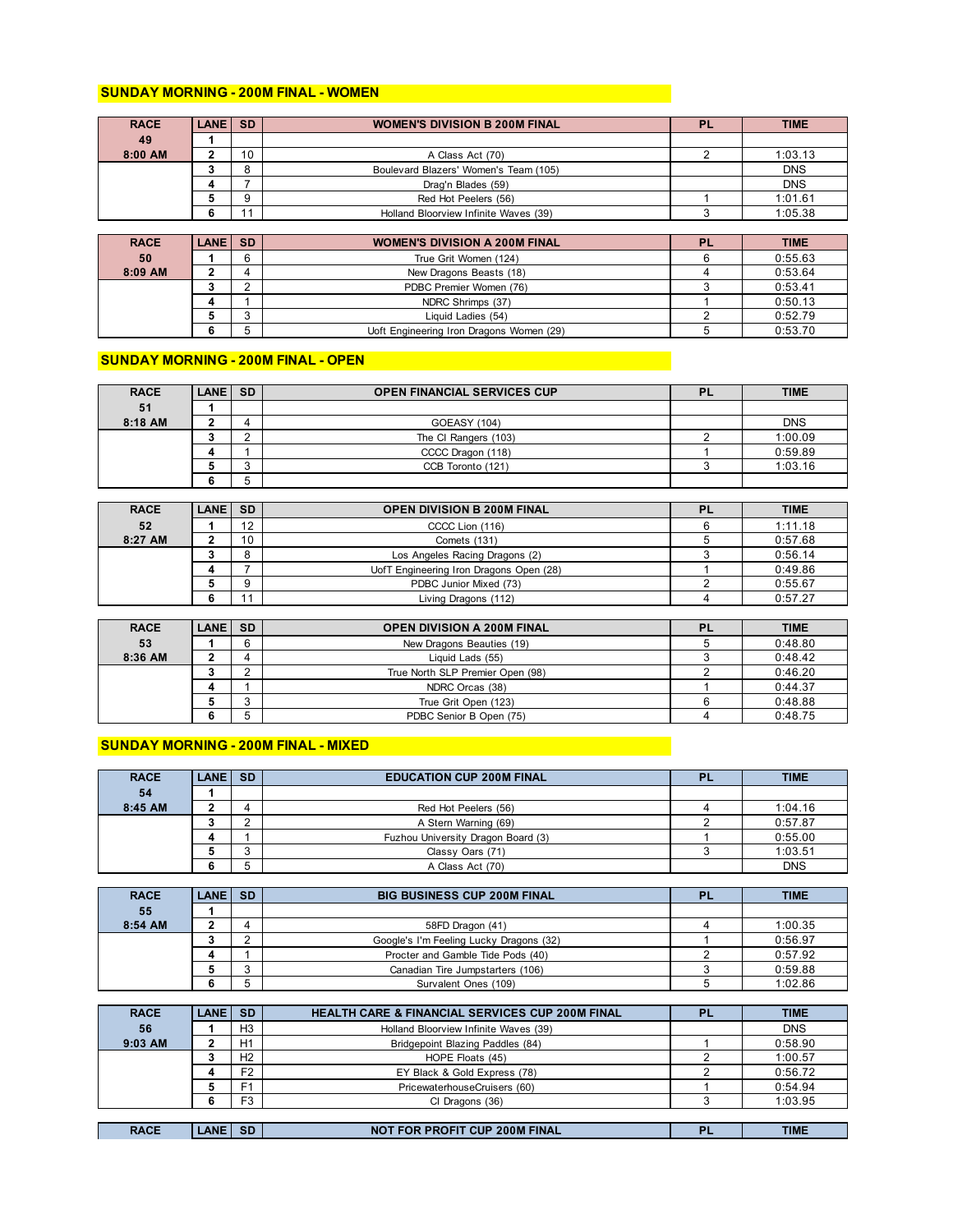| 57             | 1                 |                                |                                                          |                                |                    |
|----------------|-------------------|--------------------------------|----------------------------------------------------------|--------------------------------|--------------------|
| 9:12 AM        | $\mathbf 2$       | 4                              | Panda (115)                                              | $\overline{4}$                 | 1:09.67            |
|                | 3<br>4            | $\overline{2}$<br>$\mathbf{1}$ | Vision Youth (110)<br>FCCP Dragon Warriors (64)          | $\mathbf{1}$<br>$\overline{2}$ | 0:56.89            |
|                | 5                 | 3                              | Red Thread Dragons (8)                                   | 3                              | 0:57.23<br>1:00.22 |
|                | 6                 | 5                              | Confederation GTCBA (128)                                |                                | <b>DNS</b>         |
|                |                   |                                |                                                          |                                |                    |
| <b>RACE</b>    | <b>LANE</b>       | <b>SD</b>                      | <b>MIXED DIVISION F 200M FINAL</b>                       | PL                             | <b>TIME</b>        |
| 58             | 1                 | 36                             | The West End Rockets (122)                               | 6                              | 1:15.24            |
| 9:21 AM        | 2                 | 34                             | Wilcox Warriors (62)                                     | 5                              | 1:07.49            |
|                | 3                 | 32                             | Boulevard Blazers' (68)                                  | 2                              | 1:03.58            |
|                | 4<br>5            | 31<br>33                       | Goubuli Haihe (44)<br>Dragon Fire (108)                  | $\mathbf{1}$<br>3              | 0:58.96<br>1:04.59 |
|                | 6                 | 35                             | MEWs - Monday Evening Warriors (117)                     | $\overline{4}$                 | 1:05.77            |
|                |                   |                                |                                                          |                                |                    |
| <b>RACE</b>    | <b>LANE</b>       | <b>SD</b>                      | <b>MIXED DIVISION E 200M FINAL</b>                       | <b>PL</b>                      | <b>TIME</b>        |
| 59             | 1                 | 30                             | TOHD Thunder (120)                                       | 3                              | 0:57.55            |
| 9:30 AM        | $\mathbf 2$       | 28                             | Engineers Team (72)                                      | 5                              | 0:58.53            |
|                | 3                 | 26                             | Holyship Engines powered by Chinook (100)                | $\overline{4}$                 | 0:57.87            |
|                | 4                 | 25                             | Tempest (51)                                             | $\mathbf{1}$                   | 0:54.86            |
|                | 5<br>6            | 27<br>29                       | Titans Beast (130)<br>Smoke On The Water (27)            | 2<br>6                         | 0:56.35<br>0:58.98 |
|                |                   |                                |                                                          |                                |                    |
| <b>RACE</b>    | <b>LANE</b>       | <b>SD</b>                      | <b>MIXED DIVISION D 200M FINAL</b>                       | PL                             | <b>TIME</b>        |
| 60             | $\mathbf{1}$      | 24                             | Epics $(85)$                                             | 5                              | 0:57.18            |
| 9:39 AM        | $\overline{2}$    | 22                             | True North Leviathan Red (5)                             | $\overline{2}$                 | 0:56.01            |
|                | 3                 | 20                             | Aquaholics Dragon Boat Team (50)                         |                                | <b>DNS</b>         |
|                | 4                 | 19                             | TOHD Lightning (95)                                      | $\overline{4}$<br>$\mathbf{1}$ | 0:56.73            |
|                | 5<br>6            | 21<br>23                       | OmNomNom (94)<br>Tribal DBC (61)                         | 3                              | 0:55.73<br>0:56.19 |
|                |                   |                                |                                                          |                                |                    |
| <b>RACE</b>    | <b>LANE</b>       | <b>SD</b>                      | <b>MIXED DIVISION C 200M FINAL</b>                       | PL                             | <b>TIME</b>        |
| 61             | 1                 | 18                             | Thunderstruck Dragonboat Crew (49)                       | 6                              | 0:55.42            |
|                |                   |                                |                                                          |                                |                    |
| 9:48 AM        | 2                 | 16                             | CMCC Crackens (10)                                       | $\overline{4}$                 | 0:54.24            |
|                | 3                 | 14                             | Typhon Dragon Boat (119)                                 | 2                              | 0:53.46            |
|                | 4                 | 13                             | Beast U24 (129)                                          | 3                              | 0:53.59            |
|                | 5                 | 15                             | Holyship Rockets powered by Chinook (99)                 | $\mathbf{1}$                   | 0:53.38            |
|                | 6                 | 17                             | Los Angeles Racing Dragons (1)                           | 5                              | 0:54.76            |
| <b>RACE</b>    | <b>LANE</b>       | <b>SD</b>                      | <b>MIXED DIVISION B 200M FINAL</b>                       | <b>PL</b>                      | <b>TIME</b>        |
| 62             | 1                 | 12                             | Archons by Patrick Ramsarran (12)                        | 6                              | 0:52.80            |
| 9:57 AM        | 2                 | 10                             | PDBC Thundercats 1939 (77)                               | 5                              | 0:51.94            |
|                | 3                 | 8                              | Liquid Premier (15)                                      | $\overline{2}$                 | 0:49.92            |
|                | 4                 | $\overline{7}$                 | True Grit Mixed (125)                                    | $\mathbf{1}$                   | 0:49.73            |
|                | 5                 | 9                              | New Dragons (20)                                         | 3                              | 0:50.73            |
|                | 6                 | 11                             | Rising Tide (33)                                         | $\overline{4}$                 | 0:51.14            |
| <b>RACE</b>    | <b>LANE</b>       | <b>SD</b>                      | <b>MIXED DIVISION A 200M FINAL</b>                       | PL                             | <b>TIME</b>        |
| 63             | 1                 | 6                              | PDBC Senior A Mixed (74)                                 | 6                              | 0:49.56            |
| 10:06 AM       | 2                 | $\overline{4}$                 | NDRC Yellow (35)                                         | 3                              | 0:47.58            |
|                | 3                 | 2                              | True North Hammerheads (13)                              | $\overline{4}$                 | 0:47.64            |
|                | 4                 | $\mathbf{1}$                   | NDRC Green (34)                                          | $\mathbf{1}$                   | 0:46.66            |
|                | 5                 | 3                              | Outer Harbour Warriors (21)                              | 2                              | 0:47.42            |
|                | 6                 | 5                              | True North Leviathan Black (4)                           | 5                              | 0:49.01            |
| <b>RACE</b>    | <b>LANE</b>       | <b>SD</b>                      | UNIVERSITY DIVISION D 200M FINAL                         | PL                             | <b>TIME</b>        |
| 64             | 1                 | 24                             | <b>UWDBC Warriors Gold (97)</b>                          | 6                              | 0:58.84            |
| 10:15 AM       | 2                 | 22                             | U of T Painkillers (66)                                  | 5                              | 0:58.35            |
|                | 3                 | 20                             | York Lions - Black (7)                                   | $\overline{4}$                 | 0:58.19            |
|                | 4                 | 19                             | UofT Engineering Iron Dragons Purple (24)                | $\mathbf{1}$                   | 0:54.36            |
|                | 5<br>6            | 21<br>23                       | GBC Huskies (11)                                         | 2<br>3                         | 0:56.89<br>0:57.74 |
|                |                   |                                | University of Toronto Pacemakers (14)                    |                                |                    |
| <b>RACE</b>    | <b>LANE</b>       | <b>SD</b>                      | UNIVERSITY DIVISION C 200M FINAL                         | PL                             | <b>TIME</b>        |
| 65<br>10:24 AM | 1<br>$\mathbf{2}$ | 18<br>16                       | Plak Attack (67)<br>University College DBC - Hydras (43) | 4<br>5                         | 0:55.89<br>0:55.93 |

| <b>RACE</b> | <b>LANE SD</b> |    | UNIVERSITY DIVISION B 200M FINAL        | ÞІ | <b>TIME</b> |
|-------------|----------------|----|-----------------------------------------|----|-------------|
|             |                |    |                                         |    |             |
|             |                | 17 | Crimson Dragons (63)                    |    | 0:56.50     |
|             |                | 15 | U of T Physical Therapy Motor Unit (47) |    | 0:55.33     |
|             |                | 13 | Laurier Dragon Hawks (9)                |    | 0:55.18     |
|             |                | 14 | Ryerson Rams (22)                       |    | 0:54.03     |
| .           |                | .  |                                         |    | .           |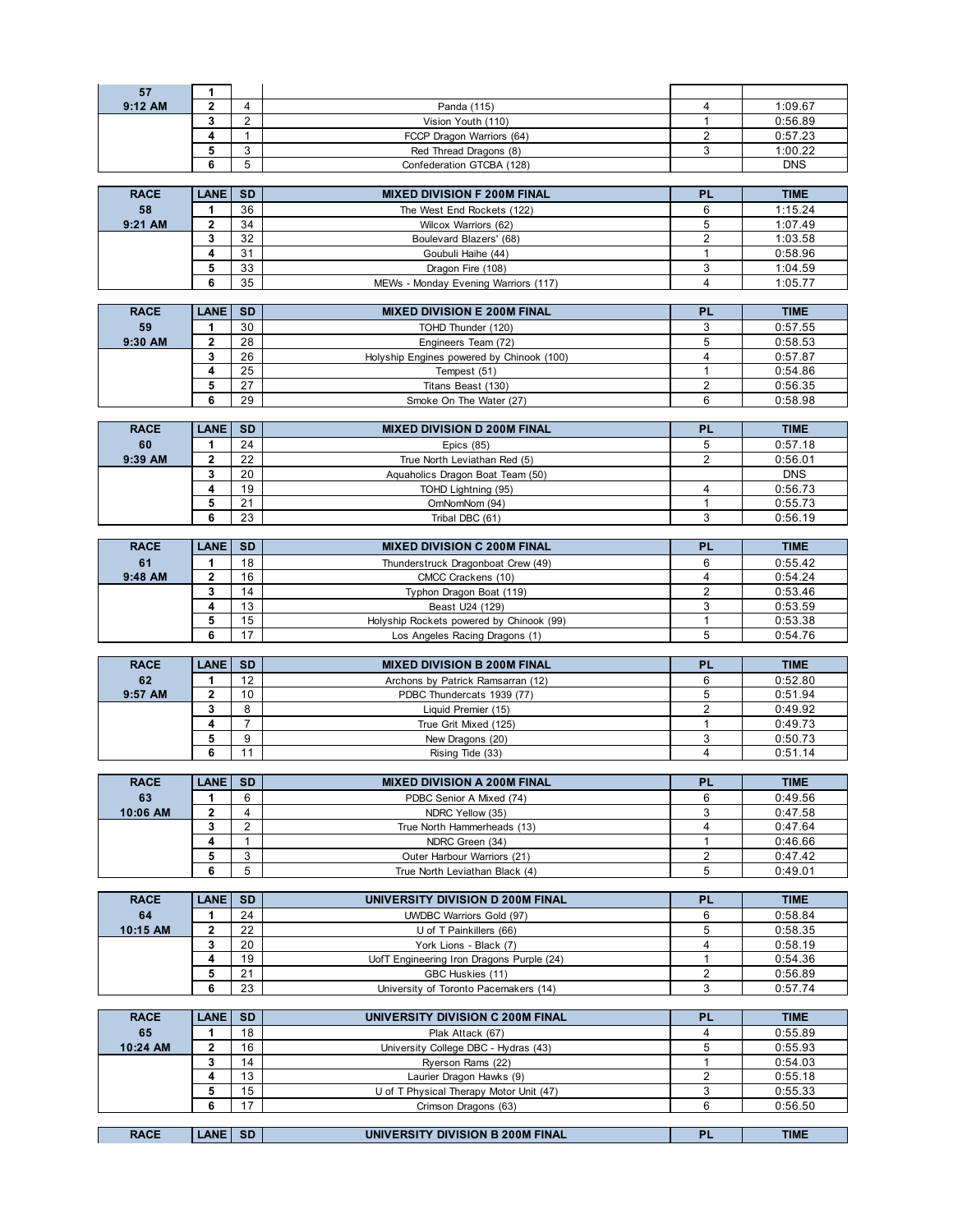| 66       | 12             | York Lions - Red (6)                        | 0:54.09 |
|----------|----------------|---------------------------------------------|---------|
| 10:33 AM | 10             | Crimson Tide (57)                           | 0:54.29 |
|          |                | University College DBC - Water Dragons (42) | 0:52.39 |
|          |                | UofT Engineering Iron Dragons Gold (25)     | 0:51.47 |
|          |                | Stallions - Western Dragon Boat Club (31)   | 0:52.56 |
|          | $\overline{A}$ | Holy Mac-A-Row-Ni (48)                      | 0:54.33 |

| <b>RACE</b> | LANE SD |   | UNIVERSITY DIVISION A 200M FINAL        | <b>PL</b> | <b>TIME</b> |
|-------------|---------|---|-----------------------------------------|-----------|-------------|
| 67          |         | 6 | Mustangs- Western Dragon Boat Club (30) |           | 0:52.15     |
| 10:42 AM    |         |   | UofT Engineering Iron Dragons Blue (26) |           | 0:49.72     |
|             |         |   | <b>UWDBC Warriors Black (96)</b>        |           | 0:49.12     |
|             |         |   | New Dragons Green (16)                  |           | 0:48.13     |
|             |         |   | Rotman Commerce Liquid Assets (53)      |           | 0:48.48     |
|             |         |   | Holy Mac-Row (46)                       |           | 0:50.26     |

| <b>RACE</b> | LANE SD | <b>HOLLAND BLOORVIEW 200M CHAMPIONSHIP</b> | PL | <b>TIME</b> |
|-------------|---------|--------------------------------------------|----|-------------|
| 68          |         |                                            |    |             |
| 10:51 AM    |         | Confederation GTCBA (128)                  |    | <b>DNS</b>  |
|             |         | Living Dragons (112)                       |    | 0:57.71     |
|             |         | Holland Bloorview Infinite Waves (39)      |    | 1:05.75     |
|             |         | Yee Hong Lotus Power (126)                 |    | 1:15.63     |
|             |         | Yee Hong Forever Young (127)               |    | 1:21.25     |

#### **SUNDAY MORNING - SEMI FINALS - WOMEN'S**

| <b>RACE</b> | LANE SD |    | <b>WOMEN'S DIVISION SEMI FINAL #1</b> | <b>PL</b> | <b>TIME</b> |
|-------------|---------|----|---------------------------------------|-----------|-------------|
| 69          |         | 11 | Holland Bloorview Infinite Waves (39) |           | 2:51.57     |
| 11:02 AM    |         |    | Drag'n Blades (59)                    |           | 2:38.11     |
|             |         |    | Liquid Ladies (54)                    |           | 2:15.98     |
|             |         |    | PDBC Premier Women (76)               |           | 2:14.67     |
|             |         |    | True Grit Women (124)                 |           | <b>DNS</b>  |
|             |         | 10 | A Class Act (70)                      |           | 2:48.93     |

| <b>RACE</b> | LANE SD | <b>WOMEN'S DIVISION SEMI FINAL #2</b>    | <b>TIME</b> |
|-------------|---------|------------------------------------------|-------------|
| 70          |         |                                          |             |
| 11:13 AM    |         | Boulevard Blazers' Women's Team (105)    | 2:45.52     |
|             |         | New Dragons Beasts (18)                  | 2:16.26     |
|             |         | NDRC Shrimps (37)                        | 2:11.95     |
|             |         | Uoft Engineering Iron Dragons Women (29) | 2:18.39     |
|             |         | Red Hot Peelers (56)                     | 2:50.86     |

#### **SUNDAY MORNING - SEMI FINALS - OPEN**

| <b>RACE</b> | <b>LANE SD</b> |        | <b>OPEN DIVISION SEMI FINAL #1</b> | <b>PL</b> | <b>TIME</b> |
|-------------|----------------|--------|------------------------------------|-----------|-------------|
| 71          |                | 16     | CCB Toronto (121)                  |           | 2:46.34     |
| 11:24 AM    |                | 10     | <b>Comets (131)</b>                |           | 2:29.07     |
|             |                |        | Liquid Lads (55)                   |           | 2:01.54     |
|             |                | $\sim$ | True Grit Open (123)               |           | 2:02.49     |
|             |                |        | PDBC Junior Mixed (73)             |           | 2:20.87     |
|             |                | 15     | CCCC Lion (116)                    |           | 2:58.50     |

| <b>RACE</b> | <b>LANE SD</b> |    | <b>OPEN DIVISION SEMI FINAL #2</b> | <b>TIME</b> |
|-------------|----------------|----|------------------------------------|-------------|
| 72          |                | 17 | GOEASY (104)                       | <b>DNS</b>  |
| 11:35 AM    |                | 11 | Living Dragons (112)               | 2:33.02     |
|             |                |    | PDBC Senior B Open (75)            | 2:02.26     |
|             |                |    | True North SLP Premier Open (98)   | 1:57.74     |
|             |                |    | Los Angeles Racing Dragons (2)     | 2:21.32     |
|             |                | 14 | The CI Rangers (103)               | 2:47.74     |

| <b>RACE</b> | LANE SD |         | <b>OPEN DIVISION SEMI FINAL #3</b>      | <b>PL</b> | <b>TIME</b> |
|-------------|---------|---------|-----------------------------------------|-----------|-------------|
| 73          |         |         |                                         |           |             |
| 11:46 AM    |         | 12<br>- | Designoars (107)                        |           | <b>DNS</b>  |
|             |         |         | New Dragons Beauties (19)               |           | 2:01.59     |
|             |         |         | NDRC Orcas (38)                         |           | 1:57.64     |
|             |         |         | UofT Engineering Iron Dragons Open (28) |           | 2:04.24     |
|             |         | 13      | CCCC Dragon (118)                       |           | 2:50.58     |

#### **SUNDAY AFTERNOON - SEMI FINALS - MIXED**

| <b>RACE</b> | <b>ANE</b> | <b>SD</b> | <b>MIXED DIVISION K/L/M SEMI FINAL #1</b> | <b>TIME</b> |
|-------------|------------|-----------|-------------------------------------------|-------------|
|             |            | 7C<br>' o | <b>MEWs</b><br>- Monday Evening Warriors  | 2:50.45     |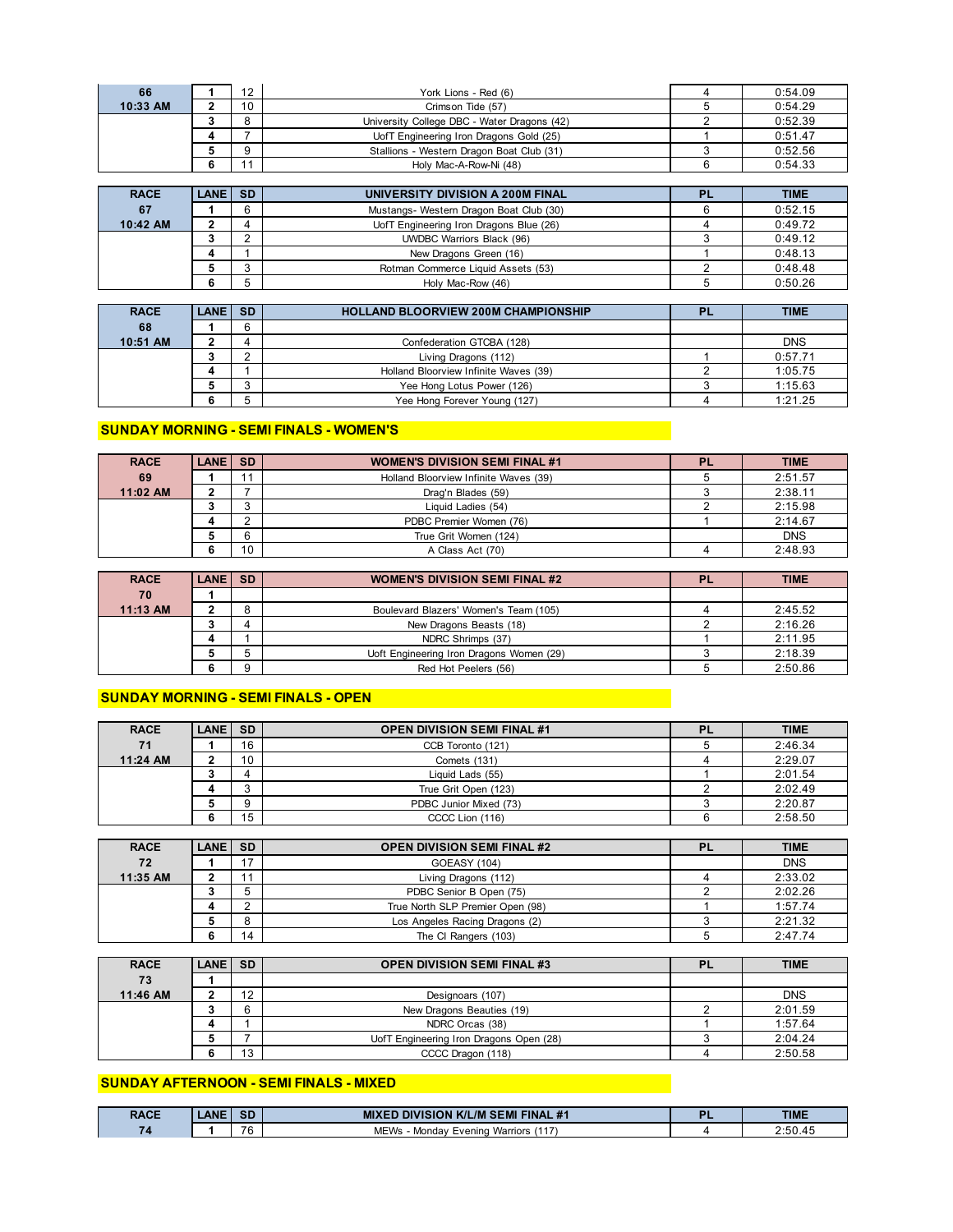| 11:58 AM | 70 | <b>UWDBC Warriors Gold (97)</b> | 2:33.12 |
|----------|----|---------------------------------|---------|
|          | 64 | U of T Painkillers (66)         | 2:36.17 |
|          | 63 | HOPE Floats (45)                | 2:35.52 |
|          | 69 | Dragon Fire (108)               | 2:52.52 |
|          | 75 | Panda (115)                     | 2:58.12 |

| <b>RACE</b> | <b>LANE SD</b> |    | <b>MIXED DIVISION K/L/M SEMI FINAL #2</b> | PL | <b>TIME</b> |
|-------------|----------------|----|-------------------------------------------|----|-------------|
| 75          |                |    | The West End Rockets (122)                |    | 3:09.93     |
| 12:09 PM    |                |    | 58FD Dragon (41)                          |    | 2:37.70     |
|             |                | 65 | Canadian Tire Jumpstarters (106)          |    | 2:41.08     |
|             |                | 62 | Goubuli Haihe (44)                        |    | 2:33.55     |
|             |                | 68 | Boulevard Blazers' (68)                   |    | <b>DNS</b>  |
|             |                | 74 | Wilcox Warriors (62)                      |    | 3:04.72     |

| <b>RACE</b> | <b>LANE SD</b> |    | <b>MIXED DIVISION K/L/M SEMI FINAL #3</b> | <b>PI</b> | <b>TIME</b> |
|-------------|----------------|----|-------------------------------------------|-----------|-------------|
| 76          |                | 78 | Confederation GTCBA (128)                 |           | 3:40.37     |
| 12:20 PM    |                | 72 | Survalent Ones (109)                      |           | 2:50.10     |
|             |                | 66 | Classy Oars (71)                          |           | 2:39.12     |
|             |                | 61 | TOHD Thunder (120)                        |           | 2:27.42     |
|             |                | 67 | University of Toronto Pacemakers (14)     |           | 2:34.91     |
|             |                | 73 | CI Dragons (36)                           |           | 2:49.61     |

| <b>RACE</b> | <b>LANE SD</b> |    | <b>MIXED DIVISION I/J SEMI FINAL #1</b>   | <b>TIME</b> |
|-------------|----------------|----|-------------------------------------------|-------------|
| 77          |                | 59 | York Lions - Black (7)                    | 2:32.41     |
| 12:31 PM    |                | 55 | UofT Engineering Iron Dragons Purple (24) | 2:32.20     |
|             |                | 51 | Procter and Gamble Tide Pods (40)         | 2:30.31     |
|             |                | 50 | Titans Beast (130)                        | 2:24.97     |
|             |                | 54 | Google's I'm Feeling Lucky Dragons (32)   | 2:25.71     |
|             |                | 58 | Smoke On The Water (27)                   | 2:35.24     |

| <b>RACE</b> | <b>LANE</b> | <b>SD</b> | <b>MIXED DIVISION I/J SEMI FINAL #2</b> | <b>PL</b> | <b>TIME</b> |
|-------------|-------------|-----------|-----------------------------------------|-----------|-------------|
| 78          |             | 60        | GBC Huskies (11)                        |           | 2:37.72     |
| 12:42 PM    |             | 56        | Engineers Team (72)                     |           | 2:35.80     |
|             |             | 52        | Bridgepoint Blazing Paddles (84)        |           | 2:32.96     |
|             |             | 49        | Plak Attack (67)                        |           | 2:31.04     |
|             |             | 53        | Vision Youth (110)                      |           | 2:24.66     |
|             |             | 57        | Red Thread Dragons (8)                  |           | 2:35.82     |

| <b>RACE</b> | LANE SD |    | <b>MIXED DIVISION G/H SEMI FINAL #1</b> | PI | <b>TIME</b> |
|-------------|---------|----|-----------------------------------------|----|-------------|
| 79          |         | 47 | EY Black & Gold Express (78)            |    | 2:31.16     |
| 12:53 PM    |         | 43 | Tempest (51)                            |    | 2:30.26     |
|             |         | 39 | U of T Physical Therapy Motor Unit (47) |    | 2:27.26     |
|             |         | 38 | Tribal DBC (61)                         |    | 2:32.85     |
|             |         | 42 | PricewaterhouseCruisers (60)            |    | 2:26.68     |
|             |         | 46 | Crimson Dragons (63)                    |    | 2:26.88     |

| <b>RACE</b> | <b>LANE SD</b> |    | <b>MIXED DIVISION G/H SEMI FINAL #2</b>   | ום | <b>TIME</b> |
|-------------|----------------|----|-------------------------------------------|----|-------------|
| 80          |                | 48 | A Stern Warning (69)                      |    | 2:36.67     |
| $1:04$ PM   |                | 44 | Holyship Engines powered by Chinook (100) |    | 2:31.10     |
|             |                | 40 | FCCP Dragon Warriors (64)                 |    | 2:29.83     |
|             |                | 37 | True North Leviathan Red (5)              |    | 2:23.65     |
|             |                | 41 | Epics $(85)$                              |    | 2:27.32     |
|             |                | 45 | University College DBC - Hydras (43)      |    | 2:26.33     |

| <b>RACE</b> | <b>LANE SD</b> |    | <b>MIXED DIVISION E/F SEMI FINAL #1</b> | PI | <b>TIME</b> |
|-------------|----------------|----|-----------------------------------------|----|-------------|
| 81          |                | 35 | Fuzhou University Dragon Board (3)      |    | 2:26.23     |
| $1:15$ PM   |                | 31 | TOHD Lightning (95)                     |    | 2:23.24     |
|             |                | 27 | CMCC Crackens (10)                      |    | 2:21.16     |
|             |                | 26 | Holy Mac-A-Row-Ni (48)                  |    | 2:20.30     |
|             |                | 30 | Thunderstruck Dragonboat Crew (49)      |    | 2:20.42     |
|             |                | 34 | Ryerson Rams (22)                       |    | 2:25.71     |

| <b>RACE</b> | <b>LANE SD</b> |    | <b>MIXED DIVISION E/F SEMI FINAL #2</b> | PI | <b>TIME</b> |
|-------------|----------------|----|-----------------------------------------|----|-------------|
| 82          |                | 36 | OmNomNom (94)                           |    | 2:20.85     |
| 1:26 PM     |                | 32 | Aquaholics Dragon Boat Team (50)        |    | 2:20.77     |
|             |                | 28 | York Lions - Red (6)                    |    | 2:19.40     |
|             |                | 25 | Crimson Tide (57)                       |    | 2:19.53     |
|             |                | 29 | Los Angeles Racing Dragons (1)          |    | 2:18.86     |
|             |                | 33 | Laurier Dragon Hawks (9)                |    | 2:23.08     |

| <b>RACE</b><br>. | <b>ANF</b> | <b>COL</b><br>וכ | $+1$<br>FINAI<br>$\Delta$ /F<br><b>SEMI</b><br>MÞ<br>SIUN<br>- 77 | <b>TIME</b>         |
|------------------|------------|------------------|-------------------------------------------------------------------|---------------------|
| n.<br>03         |            |                  | $\overline{\phantom{0}}$<br>Premier<br>Liquid '<br>'15)           | 2:08.2 <sup>4</sup> |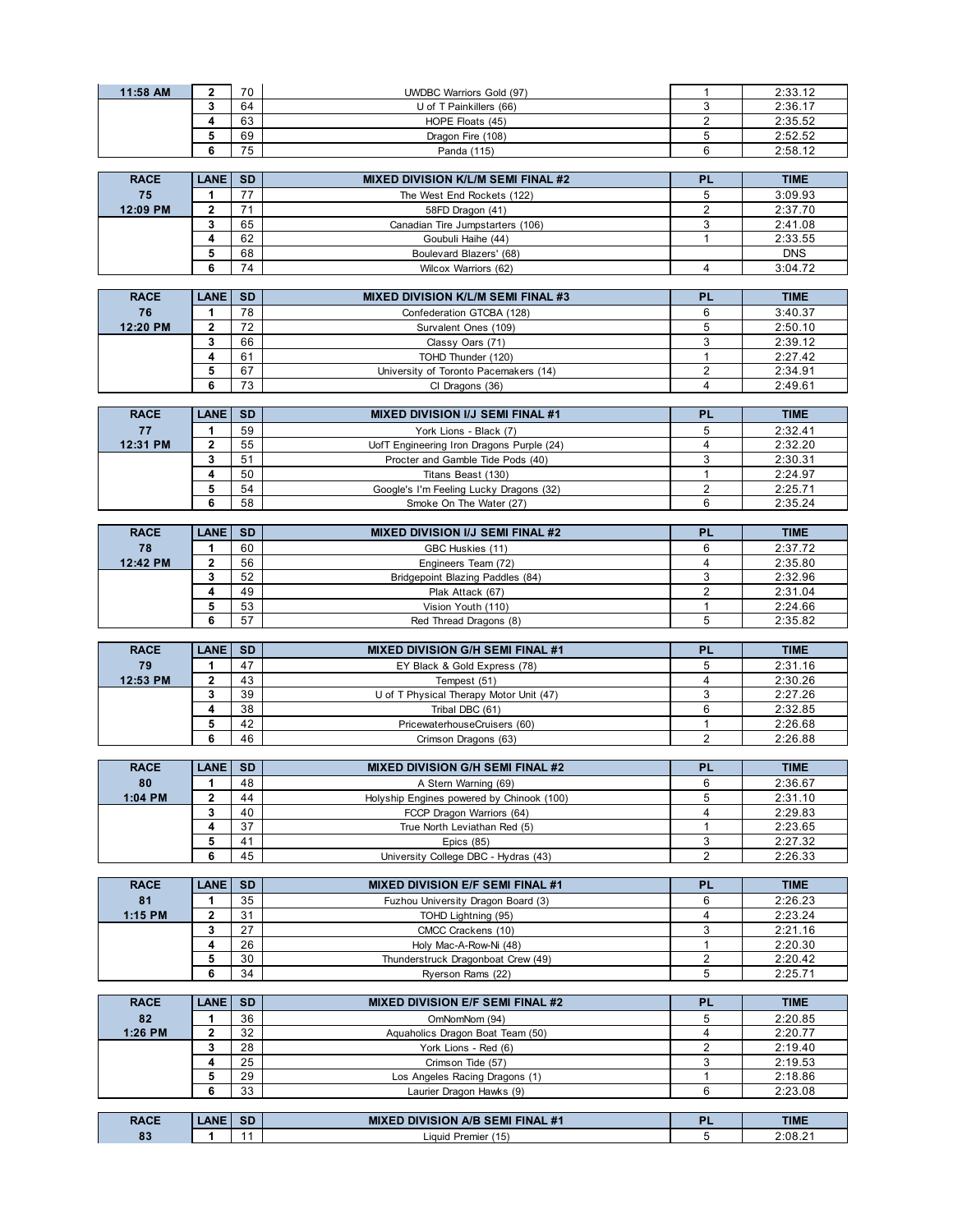| 1:37 PM |    | Rotman Commerce Liquid Assets (53) | 2:02.70 |
|---------|----|------------------------------------|---------|
|         |    | Outer Harbour Warriors (21)        | 2:01.34 |
|         |    | True North Hammerheads (13)        | 2:01.02 |
|         |    | <b>UWDBC Warriors Black (96)</b>   | 2:03.45 |
|         | 10 | True Grit Mixed (125)              | 2:09.43 |

| <b>RACE</b> | <b>LANE SD</b> |         | <b>MIXED DIVISION A/B SEMI FINAL #2</b> | <b>PL</b> | <b>TIME</b> |
|-------------|----------------|---------|-----------------------------------------|-----------|-------------|
| 84          |                | 12      | UofT Engineering Iron Dragons Blue (26) |           | 2:09.88     |
| 1:48 PM     |                | $\circ$ | True North Leviathan Black (4)          |           | 2:04.48     |
|             |                |         | NDRC Yellow (35)                        |           | 2:01.26     |
|             |                |         | NDRC Green (34)                         |           | 1:59.41     |
|             |                |         | New Dragons Green (16)                  |           | 2:02.72     |
|             |                |         | PDBC Senior A Mixed (74)                |           | 2:03.95     |

| <b>RACE</b> | LANE SD |    | <b>MIXED DIVISION C/D SEMI FINAL #1</b>     | <b>TIME</b> |
|-------------|---------|----|---------------------------------------------|-------------|
| 85          |         | 23 | Stallions - Western Dragon Boat Club (31)   | 2:18.70     |
| 1:59 PM     |         | 19 | UofT Engineering Iron Dragons Gold (25)     | 2:12.58     |
|             |         | 15 | PDBC Thundercats 1939 (77)                  | 2:11.12     |
|             |         | 14 | Holy Mac-Row (46)                           | 2:07.81     |
|             |         | 18 | Archons by Patrick Ramsarran (12)           | 2:12.11     |
|             |         | 22 | University College DBC - Water Dragons (42) | 2:13.87     |

| <b>RACE</b> | LANE SD |    | <b>MIXED DIVISION C/D SEMI FINAL #2</b>  | <b>PL</b> | <b>TIME</b> |
|-------------|---------|----|------------------------------------------|-----------|-------------|
| 86          |         | 24 | Holyship Rockets powered by Chinook (99) |           | 2:18.72     |
| 2:10 PM     |         | 20 | Beast U24 (129)                          |           | 2:13.20     |
|             |         | 16 | Rising Tide (33)                         |           | 2:07.35     |
|             |         | 13 | New Dragons (20)                         |           | 2:09.14     |
|             |         | 17 | Mustangs- Western Dragon Boat Club (30)  |           | 2:12.13     |
|             |         | 21 | Typhon Dragon Boat (119)                 |           | 2:16.54     |

### **SUNDAY AFTERNOON - FINALS - WOMEN'S**

| <b>RACE</b> | <b>LANE SD</b> |          | <b>WOMEN'S DIVISION B FINAL</b>       | <b>PL</b> | <b>TIME</b> |
|-------------|----------------|----------|---------------------------------------|-----------|-------------|
| 87          |                | 6-69     | True Grit Women (124)                 |           | <b>DNS</b>  |
| $2:21$ PM   |                | $5 - 70$ | Red Hot Peelers (56)                  |           | 2:39.00     |
|             |                | 4-69     | A Class Act (70)                      |           | 2:40.40     |
|             |                | $4 - 70$ | Boulevard Blazers' Women's Team (105) |           | 2:38.14     |
|             |                | 5-69     | Holland Bloorview Infinite Waves (39) |           | 2:42.64     |
|             |                | $6 - 70$ |                                       |           |             |

| <b>RACE</b> | LANE SD |          | <b>WOMEN'S DIVISION A FINAL</b>          | PL | <b>TIME</b> |
|-------------|---------|----------|------------------------------------------|----|-------------|
| 88          |         | $3 - 69$ | Drag'n Blades (59)                       |    | 2:33.76     |
| 2:32 PM     |         | 2-70     | New Dragons Beasts (18)                  |    | 2:11.67     |
|             |         | W69      | PDBC Premier Women (76)                  |    | 2:09.01     |
|             |         | W70      | NDRC Shrimps (37)                        |    | 2:05.57     |
|             |         | $2 - 69$ | Liquid Ladies (54)                       |    | 2:12.15     |
|             |         | $3 - 70$ | Uoft Engineering Iron Dragons Women (29) |    | 2:13.06     |

# **SUNDAY AFTERNOON - FINALS - OPEN**

| <b>RACE</b> | <b>LANE SD</b> |          | <b>OPEN DIVISION C FINAL</b> | PL | <b>TIME</b> |
|-------------|----------------|----------|------------------------------|----|-------------|
| 89          |                |          |                              |    |             |
| 2:43 PM     |                | $6 - 71$ | CCCC Lion (116)              |    | 2:40.51     |
|             |                | $5 - 72$ | The CI Rangers (103)         |    | 2:31.58     |
|             |                | $5 - 73$ | Designoars (107)             |    | <b>DNS</b>  |
|             |                | $5 - 71$ | CCB Toronto (121)            |    | 2:31.54     |
|             | n              | $6 - 72$ | <b>GOEASY (104)</b>          |    | <b>DNS</b>  |

| <b>RACE</b> | LANE SD |          | <b>OPEN DIVISION B FINAL</b>            | PL | <b>TIME</b> |
|-------------|---------|----------|-----------------------------------------|----|-------------|
| 90          |         | $4 - 73$ | CCCC Dragon (118)                       |    | 2:36.22     |
| 2:54 PM     |         | $4 - 71$ | Comets (131)                            |    | 2:18.85     |
|             |         | $3 - 72$ | Los Angeles Racing Dragons (2)          |    | 2:14.53     |
|             |         | $3 - 73$ | UofT Engineering Iron Dragons Open (28) |    | 2:03.35     |
|             |         | $3 - 71$ | PDBC Junior Mixed (73)                  |    | 2:11.89     |
|             |         | $4 - 72$ | Living Dragons (112)                    |    | 2:26.62     |

| <b>RACE</b> | LANE  SD |            | <b>OPEN DIVISION A FINAL</b>     | <b>PL</b> | <b>TIME</b> |
|-------------|----------|------------|----------------------------------|-----------|-------------|
| 91          |          | $2 - 71$   | True Grit Open (123)             |           | 1:59.33     |
| $3:05$ PM   |          | $2 - 73$   | New Dragons Beauties (19)        |           | 1:59.08     |
|             |          | W72        | True North SLP Premier Open (98) |           | 1:54.02     |
|             |          | <b>W73</b> | NDRC Orcas (38)                  |           | 1:51.32     |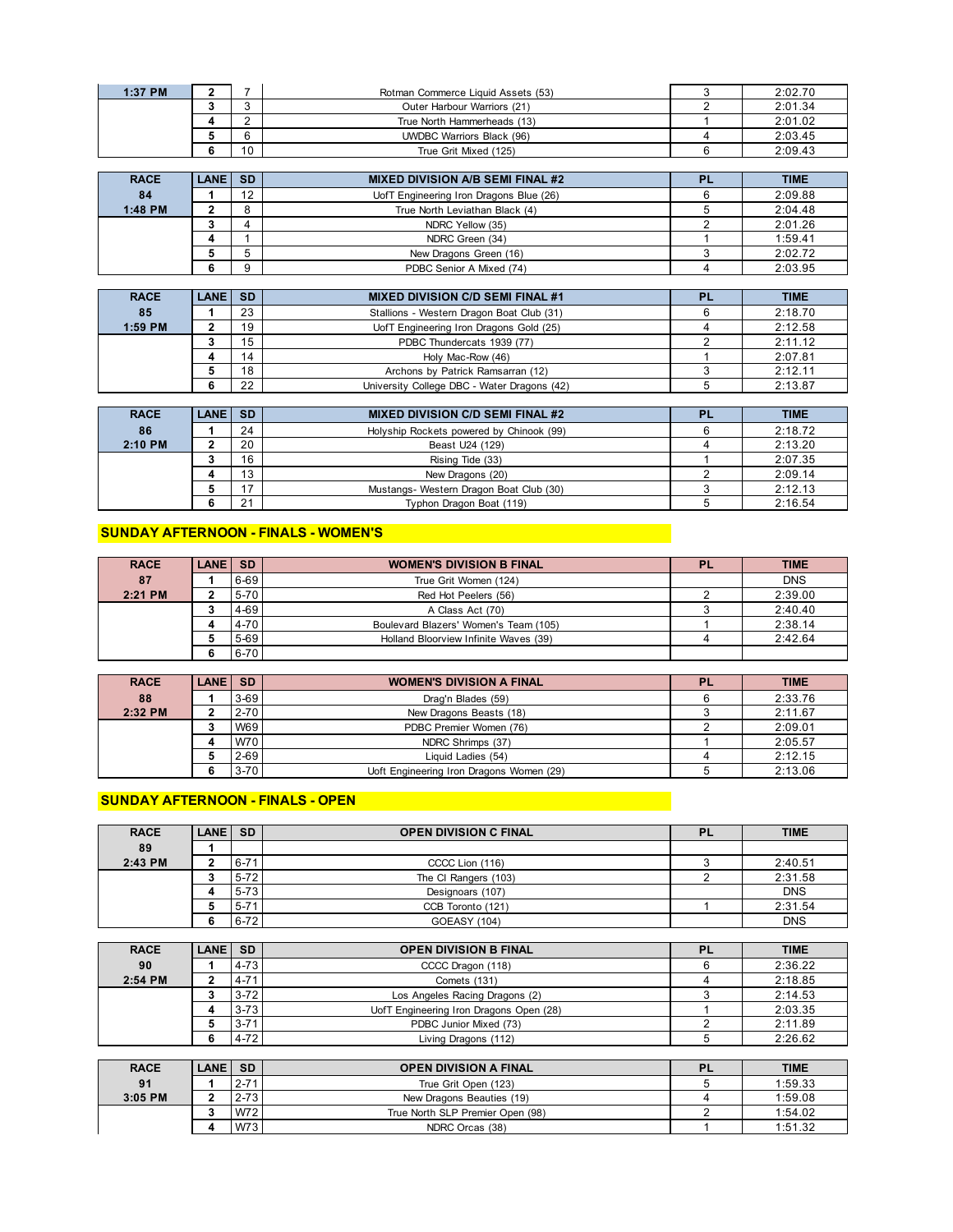|  | W71      | (55<br>Liquid Lads                     | .57.00<br>1:57.88 |
|--|----------|----------------------------------------|-------------------|
|  | . .<br>. | <b>PDBC</b><br>(75)<br>Senior B Open ( | 2:00.             |

#### **SUNDAY AFTERNOON - FINALS - MIXED**

| <b>RACE</b> | <b>LANE I</b>  | <b>SD</b> | <b>MIXED DIVISION M CHAMPIONSHIP FINAL</b> | <b>PL</b> | <b>TIME</b> |
|-------------|----------------|-----------|--------------------------------------------|-----------|-------------|
| 92          |                | $6 - 74$  | Panda (115)                                |           | 2:49.45     |
| 3:17 PM     |                | 6-76      | Confederation GTCBA (128)                  |           | <b>DNS</b>  |
|             | ,              | $5 - 75$  | The West End Rockets (122)                 |           | <b>DNS</b>  |
|             |                | $5 - 76$  | Survalent Ones (109)                       |           | 2:38.14     |
|             |                | $5 - 74$  | Dragon Fire (108)                          |           | 2:33.25     |
|             | 6              | $6 - 75$  | Boulevard Blazers' (68)                    |           | <b>DNS</b>  |
|             |                |           |                                            |           |             |
| <b>RACE</b> | <b>LANE SD</b> |           | <b>MIXED DIVISION L CHAMPIONSHIP FINAL</b> | PI        | <b>TIME</b> |

| .       | ------ |          |                                      | -- | ------  |
|---------|--------|----------|--------------------------------------|----|---------|
| 93      |        | $4 - 74$ | MEWs - Monday Evening Warriors (117) |    | 2:34.72 |
| 3:28 PM |        | $4 - 76$ | CI Dragons (36)                      |    | 2:37.10 |
|         |        | $3 - 75$ | Canadian Tire Jumpstarters (106)     |    | 2:30.32 |
|         |        | $3 - 76$ | Classy Oars (71)                     |    | 2:31.28 |
|         |        | $3 - 74$ | U of T Painkillers (66)              |    | 2:25.10 |
|         |        | $4 - 75$ | Wilcox Warriors (62)                 |    | 2:49.91 |

| <b>RACE</b> | LANE I | l SD     | <b>MIXED DIVISION K CHAMPIONSHIP FINAL</b> | <b>PL</b> | <b>TIME</b> |
|-------------|--------|----------|--------------------------------------------|-----------|-------------|
| 94          |        | $2 - 74$ | HOPE Floats (45)                           |           | 2:27.24     |
| 3:39 PM     |        | $2 - 76$ | University of Toronto Pacemakers (14)      |           | 2:28.11     |
|             |        | W75      | Goubuli Haihe (44)                         |           | 2:26.08     |
|             |        | W76      | TOHD Thunder (120)                         |           | 2:21.20     |
|             |        | W74      | <b>UWDBC Warriors Gold (97)</b>            |           | 2:24.65     |
|             |        | $2 - 75$ | 58FD Dragon (41)                           |           | 2:28.65     |

| <b>RACE</b> | <b>LANE SD</b> |          | <b>MIXED DIVISION J CHAMPIONSHIP FINAL</b> | <b>PL</b> | <b>TIME</b> |
|-------------|----------------|----------|--------------------------------------------|-----------|-------------|
| 95          |                | $6 - 77$ | Smoke On The Water (27)                    |           | 2:24.35     |
| $3:50$ PM   |                | $5-78$   | Red Thread Dragons (8)                     |           | 2:23.79     |
|             |                | $4 - 77$ | UofT Engineering Iron Dragons Purple (24)  |           | 2:23.28     |
|             |                | 4-78     | Engineers Team (72)                        |           | 2:23.61     |
|             |                | $5 - 77$ | York Lions - Black (7)                     |           | 2:27.07     |
|             |                | 6-78     | GBC Huskies (11)                           |           | 2:24.73     |

| <b>RACE</b> | <b>LANE SD</b> |            | <b>MIXED DIVISION I CHAMPIONSHIP FINAL</b> | <b>TIME</b> |
|-------------|----------------|------------|--------------------------------------------|-------------|
| 96          |                | $3 - 77$   | Procter and Gamble Tide Pods (40)          | 2:22.46     |
| 4:01 PM     |                | $2 - 78$   | Plak Attack (67)                           | 2:15.51     |
|             |                | <b>W77</b> | Titans Beast (130)                         | 2:18.25     |
|             |                | W78        | Vision Youth (110)                         | 2:17.16     |
|             |                | $2 - 77$   | Google's I'm Feeling Lucky Dragons (32)    | 2:19.19     |
|             |                | $3 - 78$   | Bridgepoint Blazing Paddles (84)           | 2:27.20     |

| <b>RACE</b> | LANE SD |          | <b>MIXED DIVISION H CHAMPIONSHIP FINAL</b> | <b>TIME</b> |
|-------------|---------|----------|--------------------------------------------|-------------|
| 97          |         | 6-79     | Tribal DBC (61)                            | 2:20.29     |
| 4:12 PM     |         | $5 - 80$ | Holyship Engines powered by Chinook (100)  | 2:20.91     |
|             |         | $4 - 79$ | Tempest (51)                               | 2:15.85     |
|             |         | $4 - 80$ | FCCP Dragon Warriors (64)                  | 2:18.45     |
|             |         | $5 - 79$ | EY Black & Gold Express (78)               | 2:19.25     |
|             | 6       | $6 - 80$ | A Stern Warning (69)                       | 2:22.12     |

| <b>RACE</b> | LANE SD |            | <b>MIXED DIVISION G CHAMPIONSHIP FINAL</b> | <b>PL</b> | <b>TIME</b> |
|-------------|---------|------------|--------------------------------------------|-----------|-------------|
| 98          |         | $3 - 79$   | U of T Physical Therapy Motor Unit (47)    |           | 2:16.58     |
| 4:23 PM     |         | $2 - 80$   | University College DBC - Hydras (43)       |           | 2:16.82     |
|             |         | W79        | PricewaterhouseCruisers (60)               |           | 2:16.67     |
|             |         | <b>W80</b> | True North Leviathan Red (5)               |           | 2:16.17     |
|             |         | $2 - 79$   | Crimson Dragons (63)                       |           | 2:17.64     |
|             |         | $3 - 80$   | Epics $(85)$                               |           | 2:17.96     |

| <b>RACE</b> | <b>LANE SD</b> |          | <b>MIXED DIVISION F CHAMPIONSHIP FINAL</b> | <b>PL</b> | <b>TIME</b> |
|-------------|----------------|----------|--------------------------------------------|-----------|-------------|
| 99          |                | $6 - 81$ | Fuzhou University Dragon Board (3)         |           | 2:16.24     |
| 4:34 PM     |                | $5 - 82$ | OmNomNom (94)                              |           | 2:15.97     |
|             |                | $4 - 81$ | TOHD Lightning (95)                        |           | 2:17.31     |
|             |                | $4 - 82$ | Aquaholics Dragon Boat Team (50)           |           | 2:17.65     |
|             |                | $5 - 81$ | Ryerson Rams (22)                          |           | 2:16.89     |
|             | 6              | $6 - 82$ | Laurier Dragon Hawks (9)                   |           | 2:18.15     |

| <b>RACE</b> | <b>LANE</b> | <b>SD</b>               | <b>DIVISION E CHAMPIONSHIP FINAL</b><br>MIXI | D | <b>TIME</b> |
|-------------|-------------|-------------------------|----------------------------------------------|---|-------------|
| 100         |             | 04<br>⊢ ت- ت            | (10)<br><b>CMCC Crackens</b>                 |   | 0.1070      |
| 4:45 PM     |             | ററ<br>2-02 <sup>-</sup> | Red(6)<br>York<br>.ions                      |   | 2:13.67     |